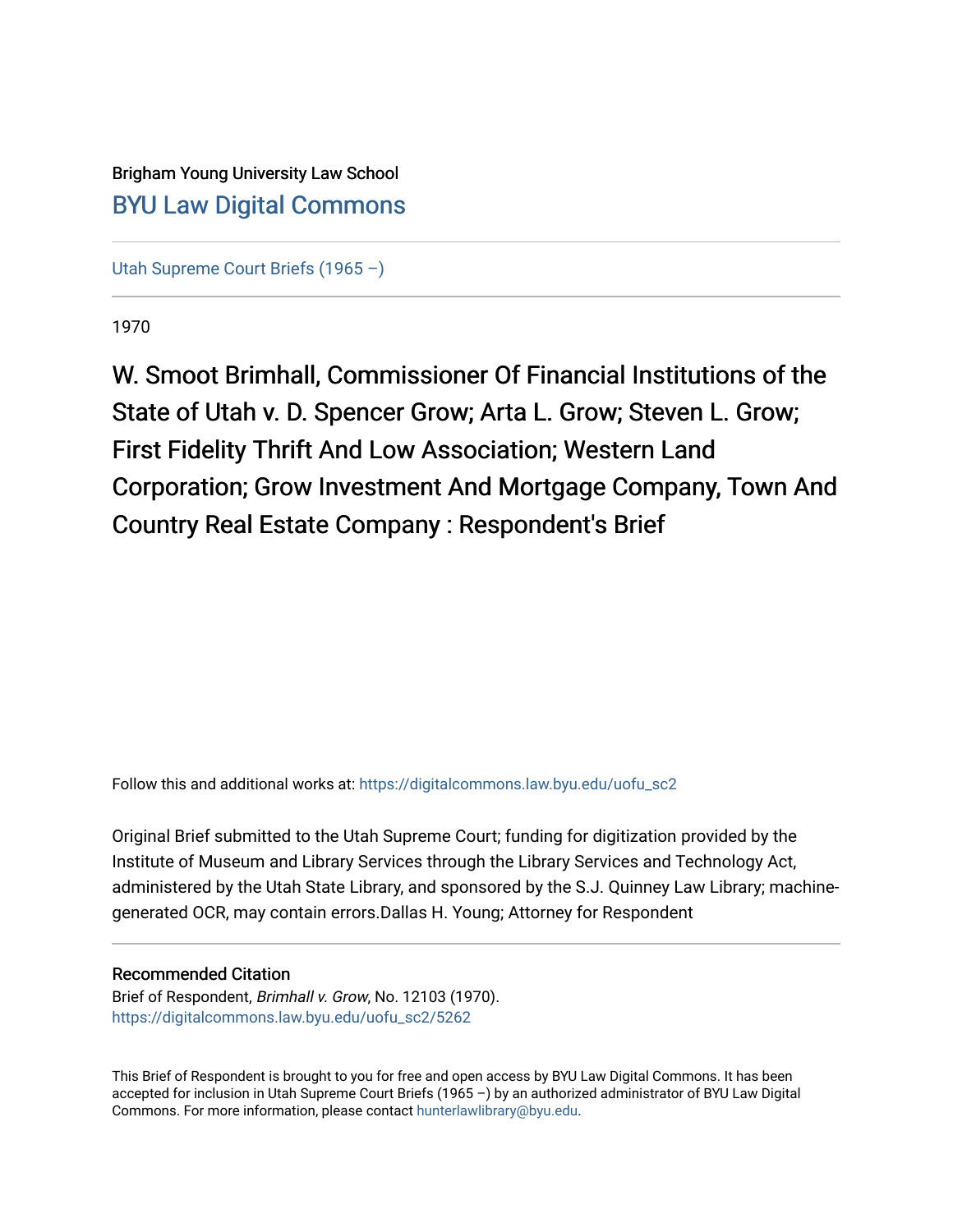# **IN THE SUPREME COURT OF THE STATE OF UTAH**

W. SMOOT BRIMHALL, Commissioner of Financial Institutions of the State of Utah,

*Plaintiff and Respondent,* 

vs.

D. SPENCER GROW, ARTA L. Case No. GROW, FIRST FIDELITY  $\left\{\begin{array}{c} \text{Case N} \\ 12108 \end{array}\right\}$ THRIFT AND LOAN ASSOCIA-TION, WESTERN LAND CORPO-RATION, GROW INVESTMENT AND MORTGAGE COMPANY, and TOWN AND COUNTRY REAL ESTATE COMPANY,

*Defendants and Appellants.* 

## **RESPONDENT'S BRIEF**

Appeal from Order of the District Court of the Fourth Judicial District in and for Utah County, State of Utah, Honorable Ferdinan4 Erieksoa, Judge

> DALLAS H. YOUNG, JR., Esq. Attorney for Respondent 48 North University Avenue Provo, Utah 84601

STRONG, POELMAN & FOX B. Lloyd Poelman, Esq. Attorneys for Appellants 700 El Paso Gas Building 315 East 200 South Salt Lake City, Utah 84111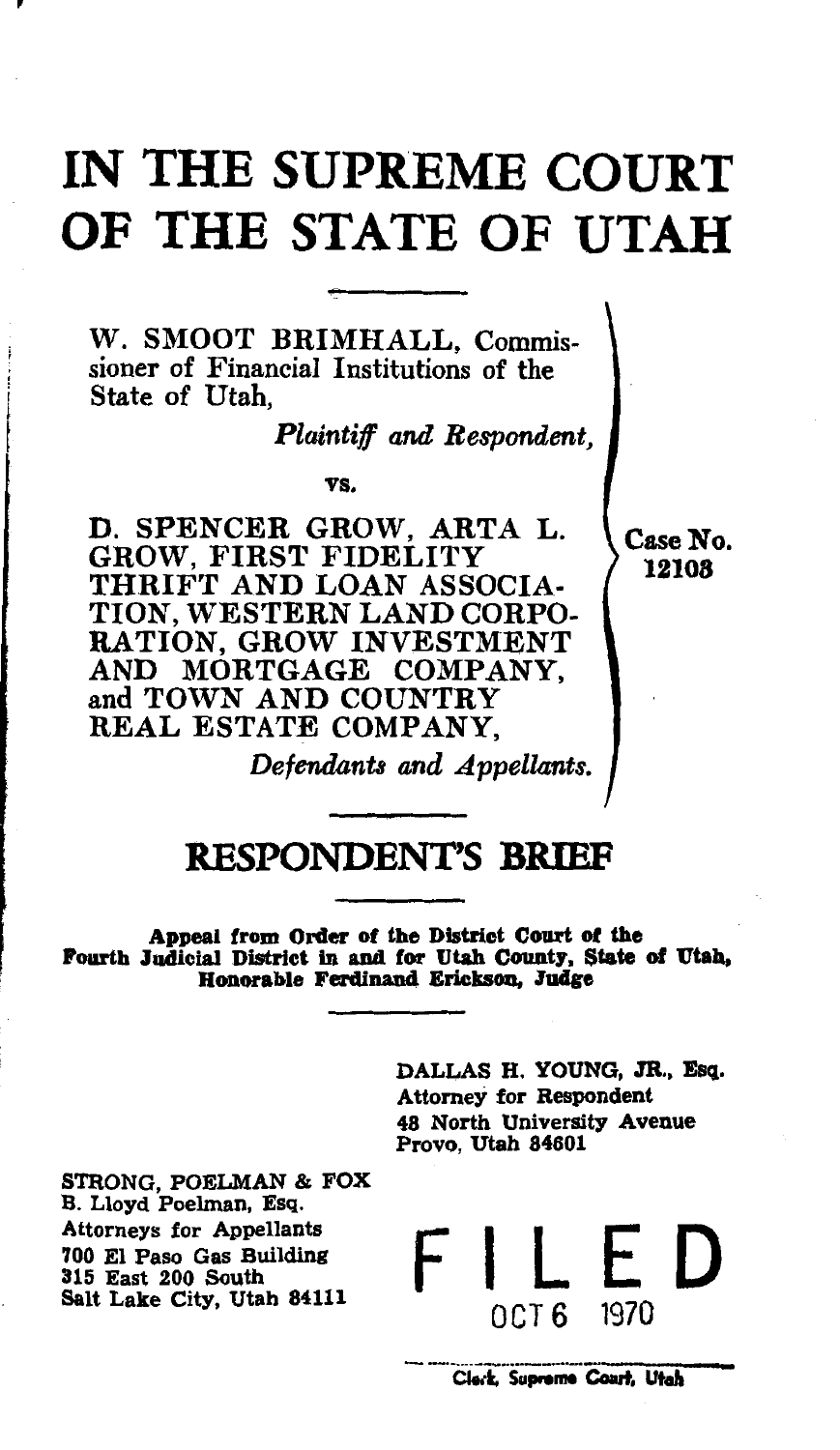## TABLE OF CONTENTS

## Page

| DISPOSITION IN THE LOWER COURT  11<br>I. DEFENDANT'S MOTION FOR SUM-<br>MARY JUDGMENT WAS PROPERLY<br>DENIED BY THE COURT.  12<br>A. EVIDENCE WAS OFFERED SHOW-<br>ING THE RELATIONSHIP BE-<br>TWEEN THE PERSONAL DEFEND-<br>ANTS AND THE CORPORATE DE-<br>B. A REMEDY WHEREBY A CREDI-<br>TOR WITH AN UNMATURED<br>CLAIM CAN SEEK TO SET ASIDE A<br>CONVEYANCE WHICH IS FAUDU-<br>LENT AGAINST HIM.  16<br>II. PRESENCE OF A CONSIDERATION<br>CLAUSE IS NOT EVIDENCE OF FAIR |  |
|-------------------------------------------------------------------------------------------------------------------------------------------------------------------------------------------------------------------------------------------------------------------------------------------------------------------------------------------------------------------------------------------------------------------------------------------------------------------------------|--|
|                                                                                                                                                                                                                                                                                                                                                                                                                                                                               |  |
|                                                                                                                                                                                                                                                                                                                                                                                                                                                                               |  |
|                                                                                                                                                                                                                                                                                                                                                                                                                                                                               |  |
|                                                                                                                                                                                                                                                                                                                                                                                                                                                                               |  |
|                                                                                                                                                                                                                                                                                                                                                                                                                                                                               |  |
|                                                                                                                                                                                                                                                                                                                                                                                                                                                                               |  |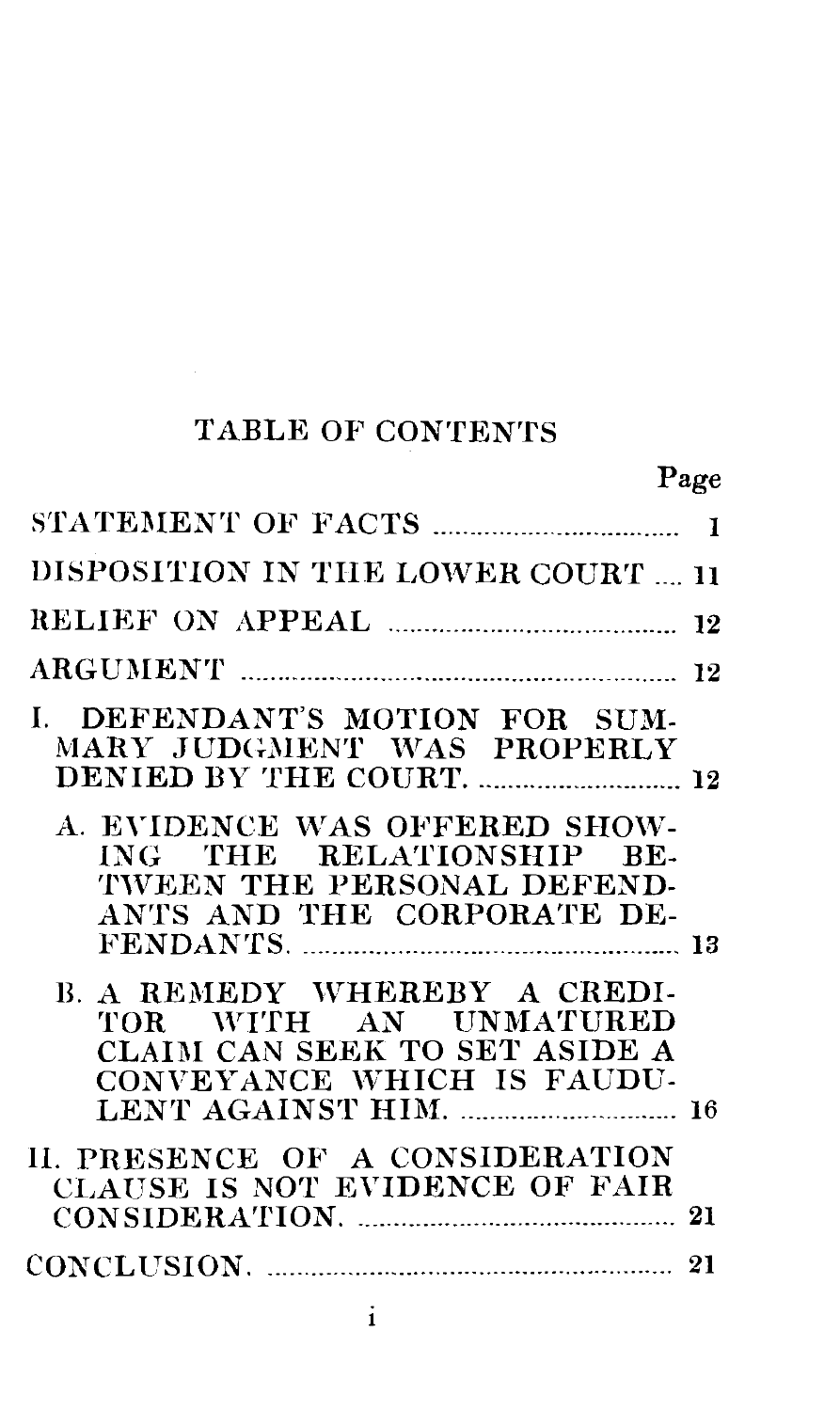Page

 $\cdot$ 

 $\overline{1}$ 

j,

j

#### AUTHORITIES CITED

#### Utah Cases

| Ned J. Bowman Co. vs. White, 13 U.2d 173, 369       |  |
|-----------------------------------------------------|--|
| Givan vs. Lambeth, 10 U.2d 287, 351 P.2d 959        |  |
| Lund vs. Howell, 92 Utah 232, 67 P.2d 215           |  |
| Paxton vs. Paxton, 80 Utah 540, 15 P.2d 1051        |  |
| Ogden State Bank vs. Baker, 12 Utah 13, 40 P. 765   |  |
| Enright vs. Grant, 4 Utah 334, 15 P. 268 (1887)  18 |  |

## Other Cases

|  |  | Neal vs. Clark, 75 Ariz. 91, 251 P.2d 903 (1952) 20 |  |
|--|--|-----------------------------------------------------|--|

#### Statutes Cited

| Utah Code Annotated (1953 Rplmt. Vol.) |  |
|----------------------------------------|--|
|                                        |  |
|                                        |  |
|                                        |  |

## Rules Cited

|--|--|--|--|--|--|

### Texts Cited

|--|--|--|--|--|--|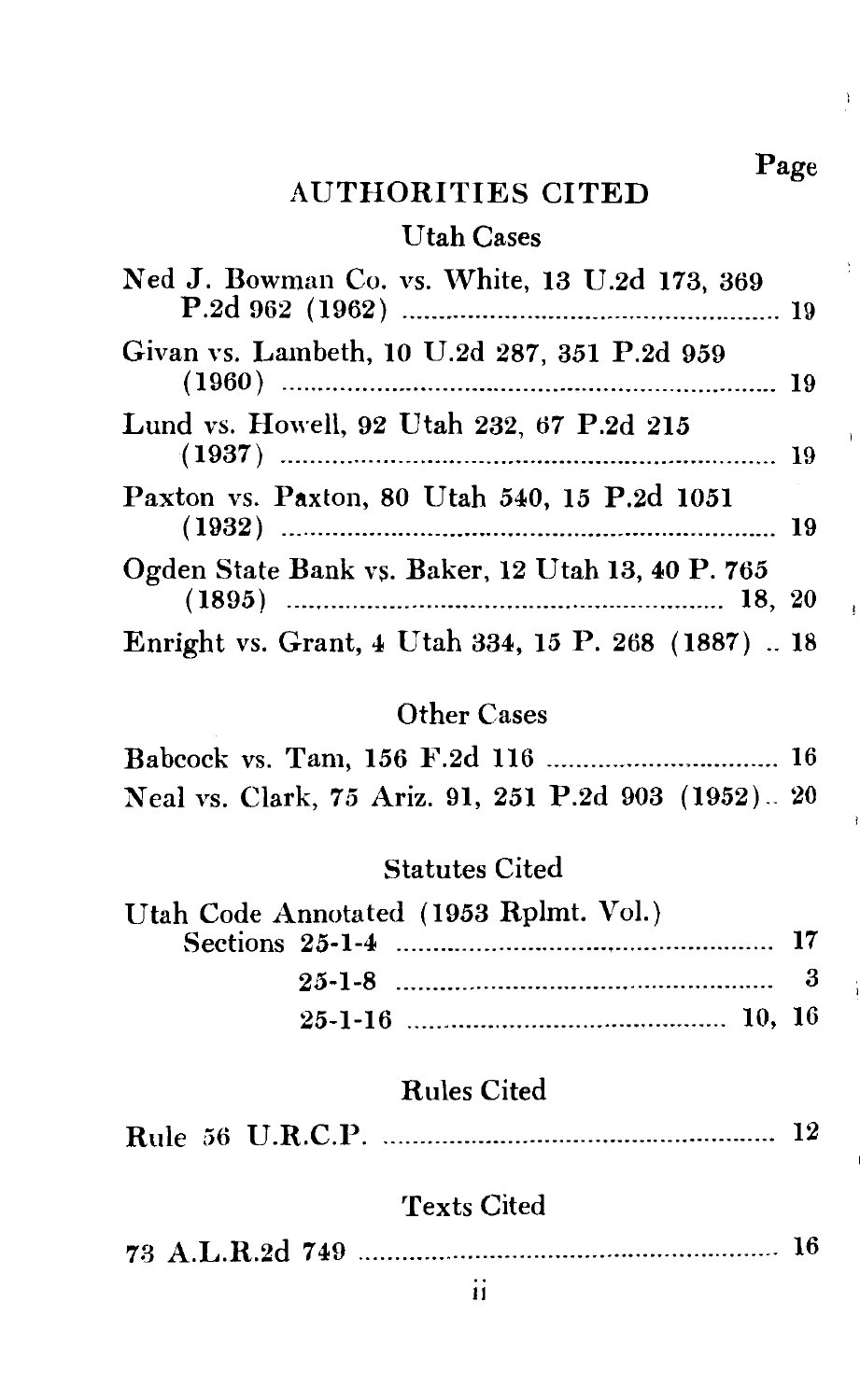# **IN THE SUPREME COURT OF THE STATE ()F UTAH**

W. SMOOT BRIMHALL. Commissioner of Financial Institutions of the State of Utah

*Plaintiff and Respondent,* 

Case No. 12103

vs.

D. SPENCER GROW, ARTA L. GROW, FIRST FIDELITY THRIFT AND LOAN ASSOCIA-TION. WESTERN LAND CORPO-RATION, GROW INVESTMENT AND MORTGAGE COMPANY, and TOWN AND COUNTRY HEAL ESTATE COMPANY,

*Defendants and Appellants.* 

## **RESPONDENT'S BRIEF**

#### STATEMENT OF FACTS

The respondent does not accept the Statement of Facts as made by the defendants and deems it necessary to make its own Statement of Facts.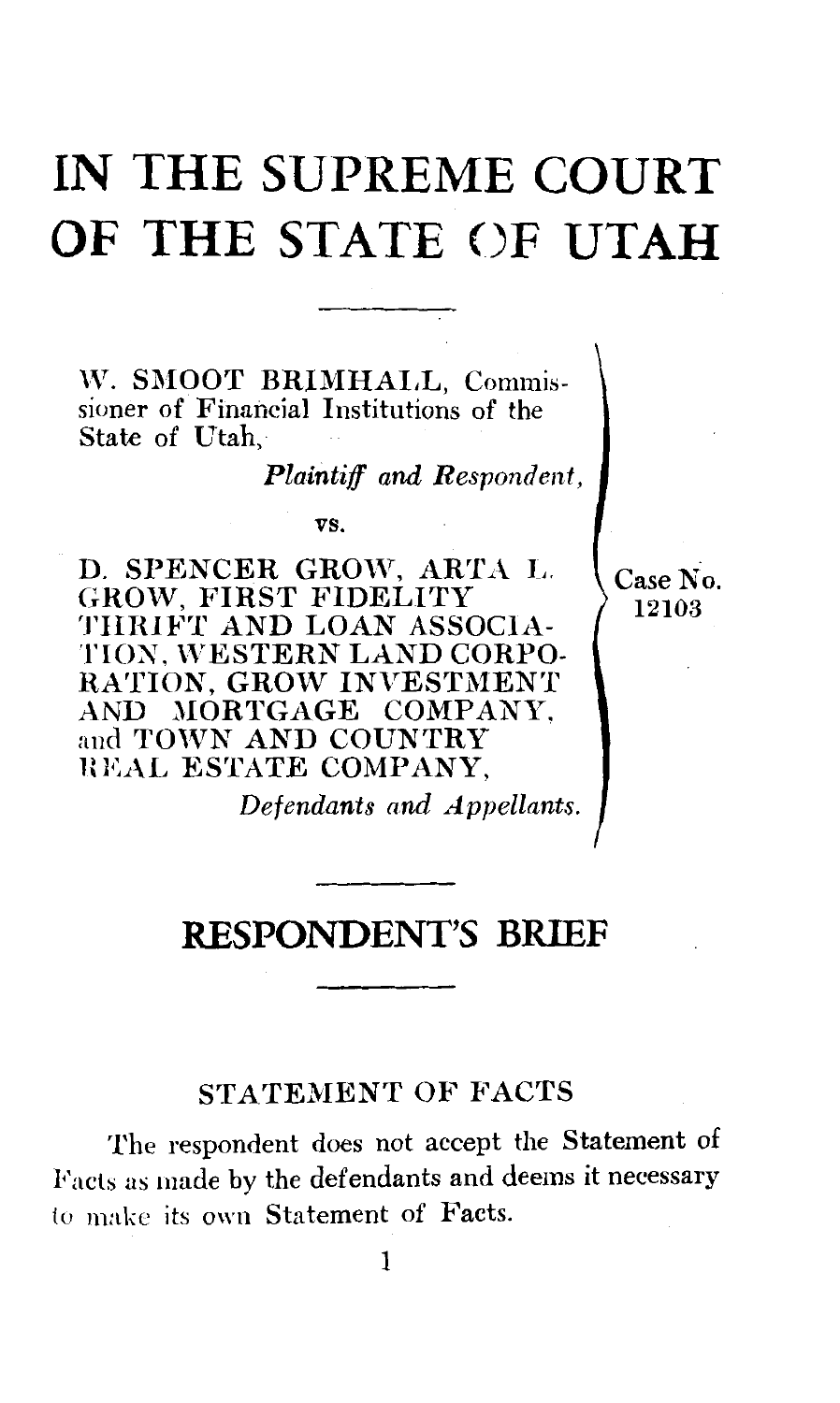The complaint alleges and the answer admits that the plaintiff is the Commissioner of Financial Institutions of the State of Utah in charge of the business and assets of Utah Savings and Loan Association. The Commissioner took charge of the business and assets of Utah Savings and Loan on December *5,* 1966.

The complaint alleges and the answer admits that D. Spencer Grow was President and controlling and managing agent of each of the corporate defendants.

The judgment from which the defendants now appeal is a judgment in favor of the Commissioner as a result of his action to set aside certain conveyances from the corporate defendants and from D. Spencer Grow and Arta L. Grow to a child of D. Spencer Grow and Arta L. Grow. The conveyances were represented by plaintiff's Exhibits l through 10 and were executed on the following dates and for the consideration shown:

Exhibit l:

March 11, 1967, for \$10.00 and other valuable consideration.

Exhibit 2:

March 20, 1967, for \$10.00 and other good and valuable consideration.

Exhibit 3:

October 25, 1966, for \$10.00 and other considerations.

Exhibit 4:

January 26, 1968, for \$10.00 and other valuable considerations.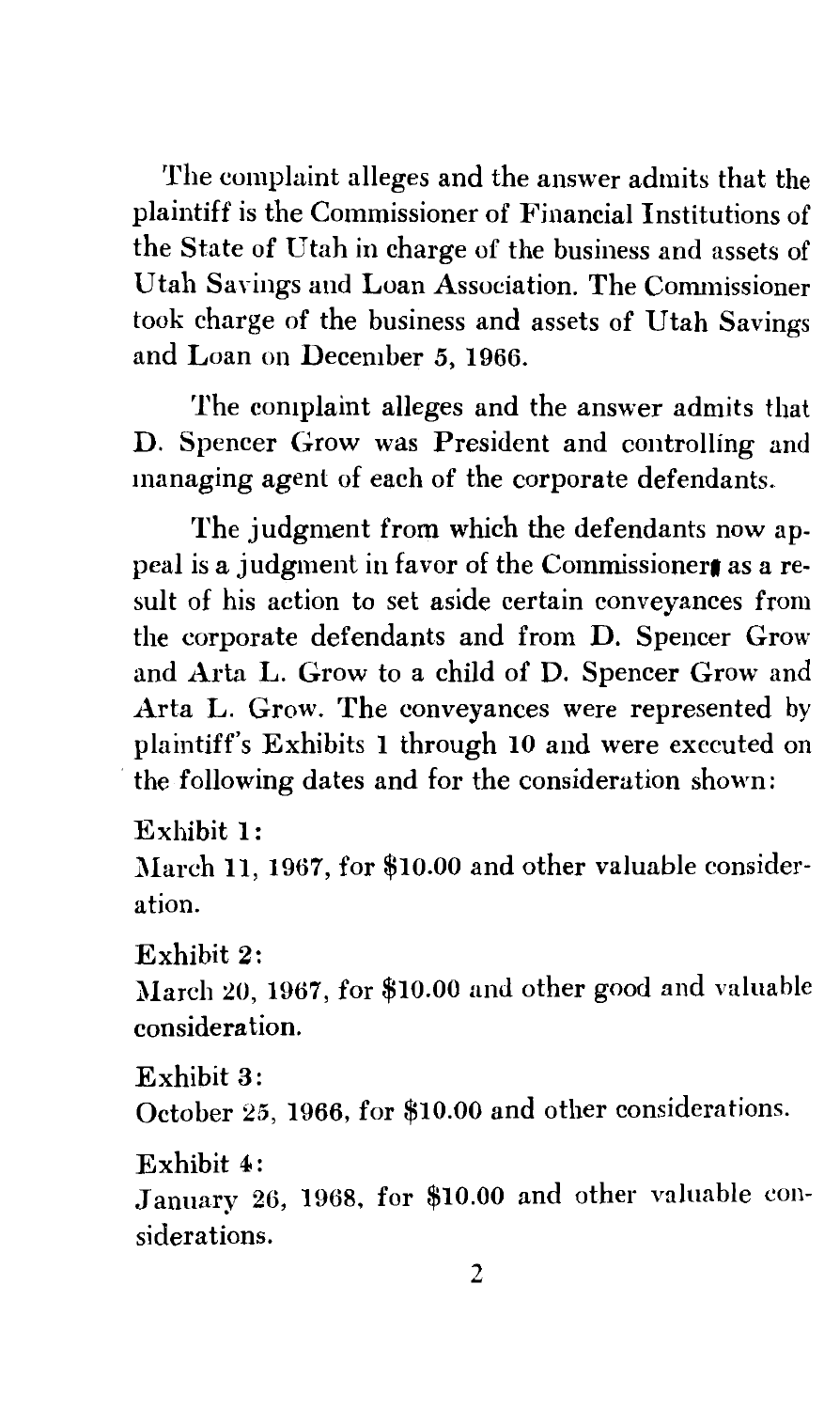Exhibit 5:

October 30, 1967, for no consideration expressed.

Exhibit 6:

January *6,* 1968, for \$10.00 and other valuable considerations.

Exhibit7:

March 11, 1967, for \$10.00 and other valuable considerations.

Exhibit 8:

September 21, 1966, for \$10.00 and other good and valuable considerations.

Exhibit 9:

December 28, 1966, for \$10.00 and other good and valua hle considerations.

Exhibit 10: October 25, 1966, for \$10.00 and other considerations.

Plaintiff's theory is that corporate defendants were insolvent as of the date of the conveyances in question. By reason of their insolvency the provisions of Title *25-* 1-8, Utah Code Annotated 1953 as amended, the conveyances from the corporate defendants to Steven Grow were fraudlulent and void. The claims of the plaintiff against the corporate defendants were matured claims. represented by existing debts. The debts owed by the defendant corporations were evidenced by judgments in fourteen civil actions marked as Exhibit No. 20, which are summarized below.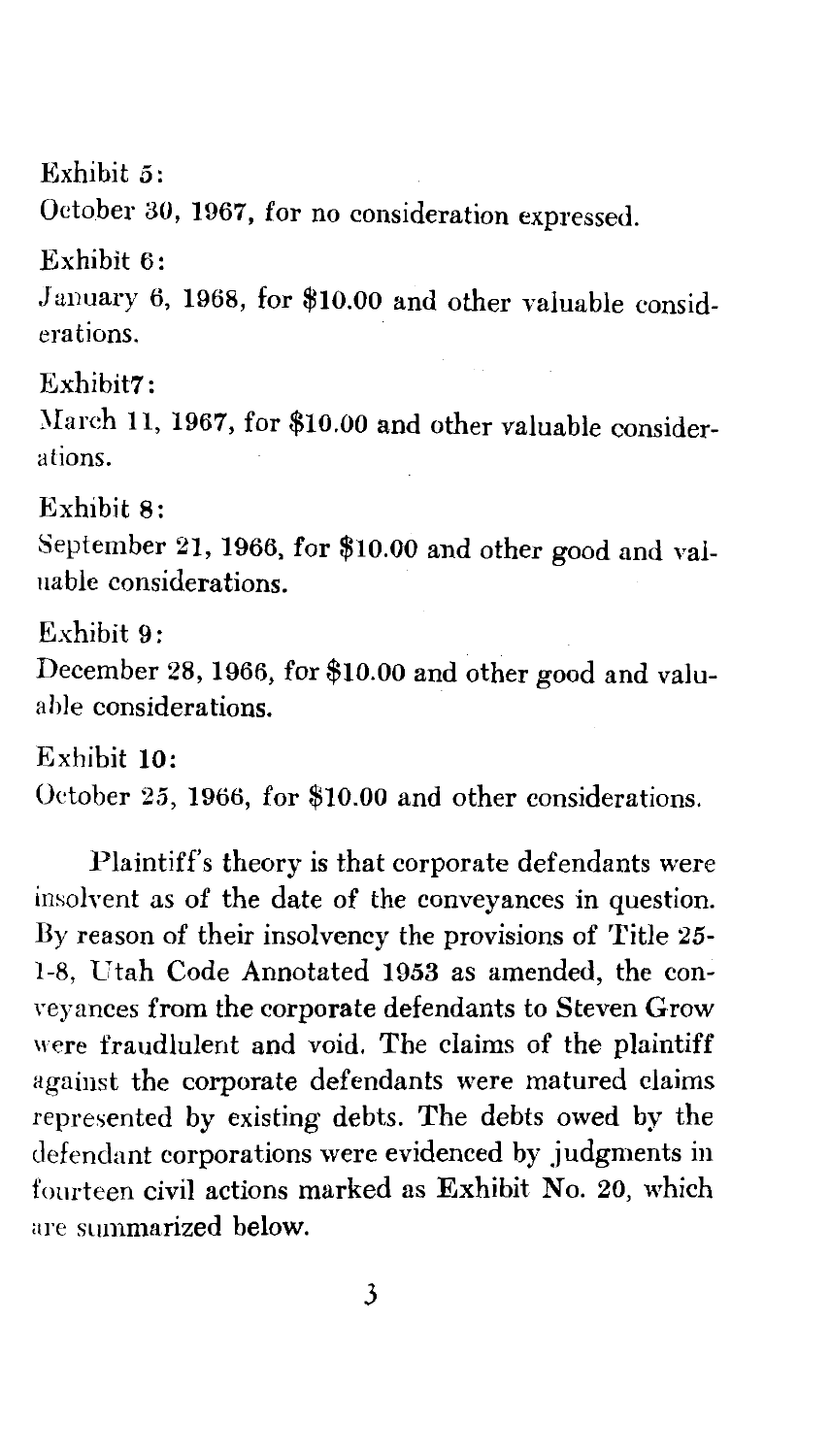The summary set forth below shows the date that the notes and mortgages were executed, the dates on which actions to foreclose them were commenced in the District Court of Utah County, the date on which judgments of foreclosure were entered, and the dates on which deficiency judgments were entered. In each case there is a return of execution unsatisfied against the debtor corporation. That evidence is as follows:

| File Number:<br>Defend <b>a</b> nt:<br>Date of Note:<br>Date of Mortgage:                                                                                                                                 | 31.210<br>Town & County, Western Land<br>May 31, 1956<br>May 31, 1956                                                |
|-----------------------------------------------------------------------------------------------------------------------------------------------------------------------------------------------------------|----------------------------------------------------------------------------------------------------------------------|
| Date Action Commenced to<br>Foreclose Mortgage:<br>Date of Original Judgment:<br>Date of Deficiency Judgment:<br>Amount of Deficiency Judgment: \$7,424.90<br>Date of Return of Execution<br>Unsatisfied: | September 5, 1967<br>February 29, 1968<br>April 1, 1968<br>May 23, 1969                                              |
| File Number:<br>Defendant:<br>Date of Note:<br>Date of Mortgage:<br>Date Action Commenced to<br>Foreclose Mortgage:                                                                                       | 31.429<br>Western Land Corporation<br>March 19, 1956<br>March 19, 1956<br>November 3, 1967                           |
| Date of Original Judgment:<br>Date of Deficiency Judgment:<br>Amount of Deficiency Judgment: \$5,023.84                                                                                                   | May 17, 1968<br>June 18, 1968                                                                                        |
| Date of Return of Execution<br>Unsatisfied:                                                                                                                                                               | May 23, 1969                                                                                                         |
| File Number:<br>Defendant:<br>Date of Note and Mortgage:<br>Date Action Commenced to<br>Foreclose Mortgage:<br>Date of Original Judgment:<br>Date of Deficiency Judgment:                                 | 31.208<br><b>Western Land Corporation</b><br>May 31, 1956<br>September 5, 1967<br>February 29, 1968<br>April 1, 1968 |
|                                                                                                                                                                                                           |                                                                                                                      |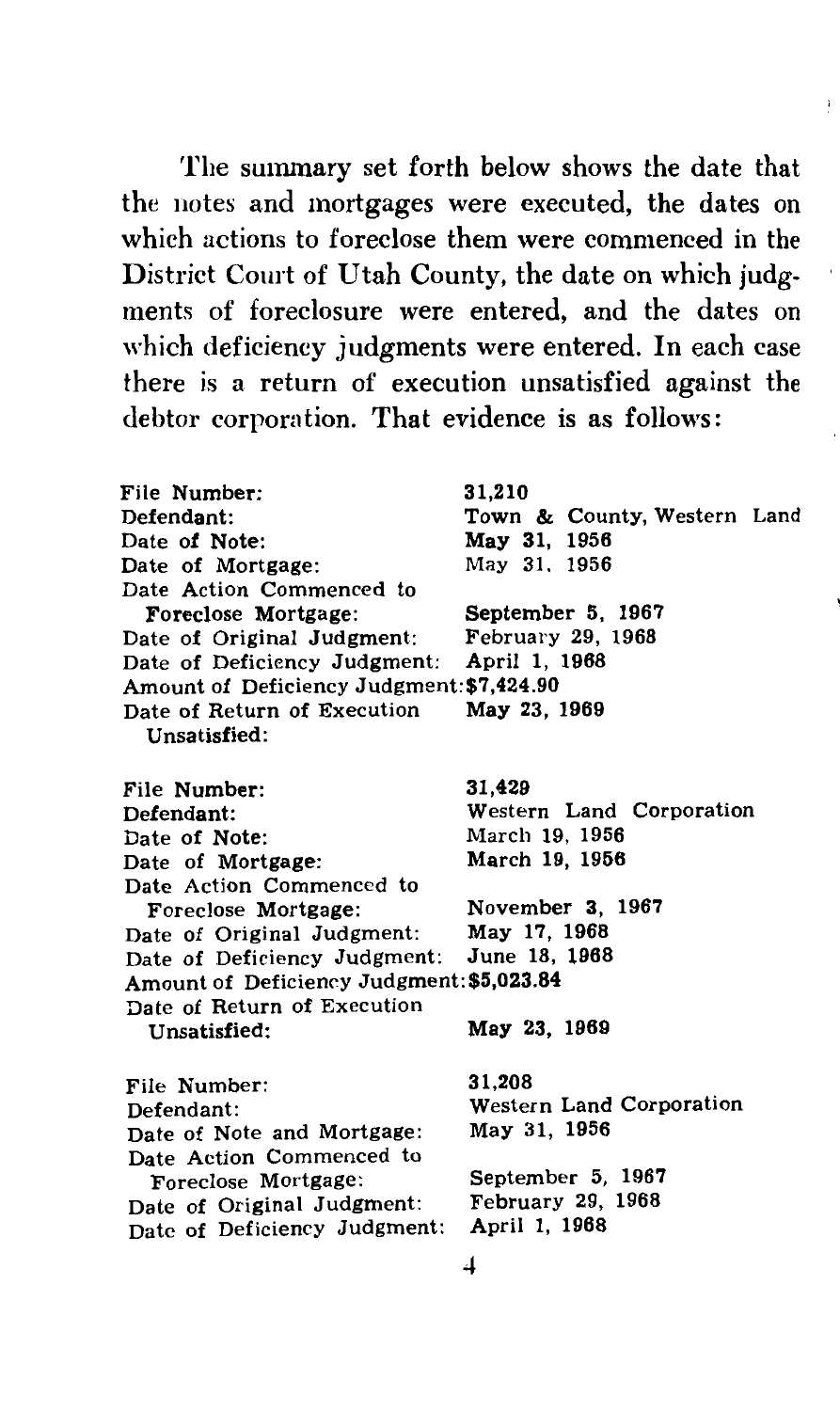Amount *cI* Deficiency Judgment:\$2,345.13 Date of Return of Execution Unsatisfied: May 23, 1969 File Number: 31,209 Defendant: Grow Investment and Mortgage Co. & Property Investment Corp. Date of Note and Mortgage: July 31, 1956 Date Action Commenced to<br>Foreclose Mortgage: September 5, 1967<br>February 29, 1968 Date of Original Judgment: February 29,<br>Date of Deficiency Judgment: April 1, 1968 Date of Deficiency Judgment: Amount of Deficiency Judgment:\$17,086.10 Date of Return of Execution<br>Unsatisfied May 23, 1969 File Number: 31,213 Defendant: Grow Investment & Mortgage Co.<br>July 31, 1956 Date of Note and Mortgage: July 31, 1956<br>Date Action Commenced to September 5, 1967 Date Action Commenced to Foreclose Mortgage: Date of Original Judgment: **April 11, 1968** Date of Deficiency Judgment: May 15, 1968 Amount of Deficiency Judgment:\$7,424.90 Date of Return of Execution<br>Unsatisfied: May 23, 1969 File Number: 31,301 Defendant: Grow Investment & Mortgage Co. Date of Note and Mortgage: February 25, 1957 Date Action Commenced to Foreclose Mortgage: September 27, 1967 Date of Original Judgment: May 28, 1968<br>Date of Deficiency Judgment: July 8, 1968 Date of Deficiency Judgment: Amount of Deficiency Judgment:\$8,380.03 Date of Return of Execution Unsatisfied: May 23, 1969 32,800 File Number: Grow Investment & Mortgage Defendant:  $C<sub>2</sub>$ . Date of Note and Mortgage: August 12, 1957 January 13, 1969 Date Action Commenced to February 28, 1969 Date of Original Judgment: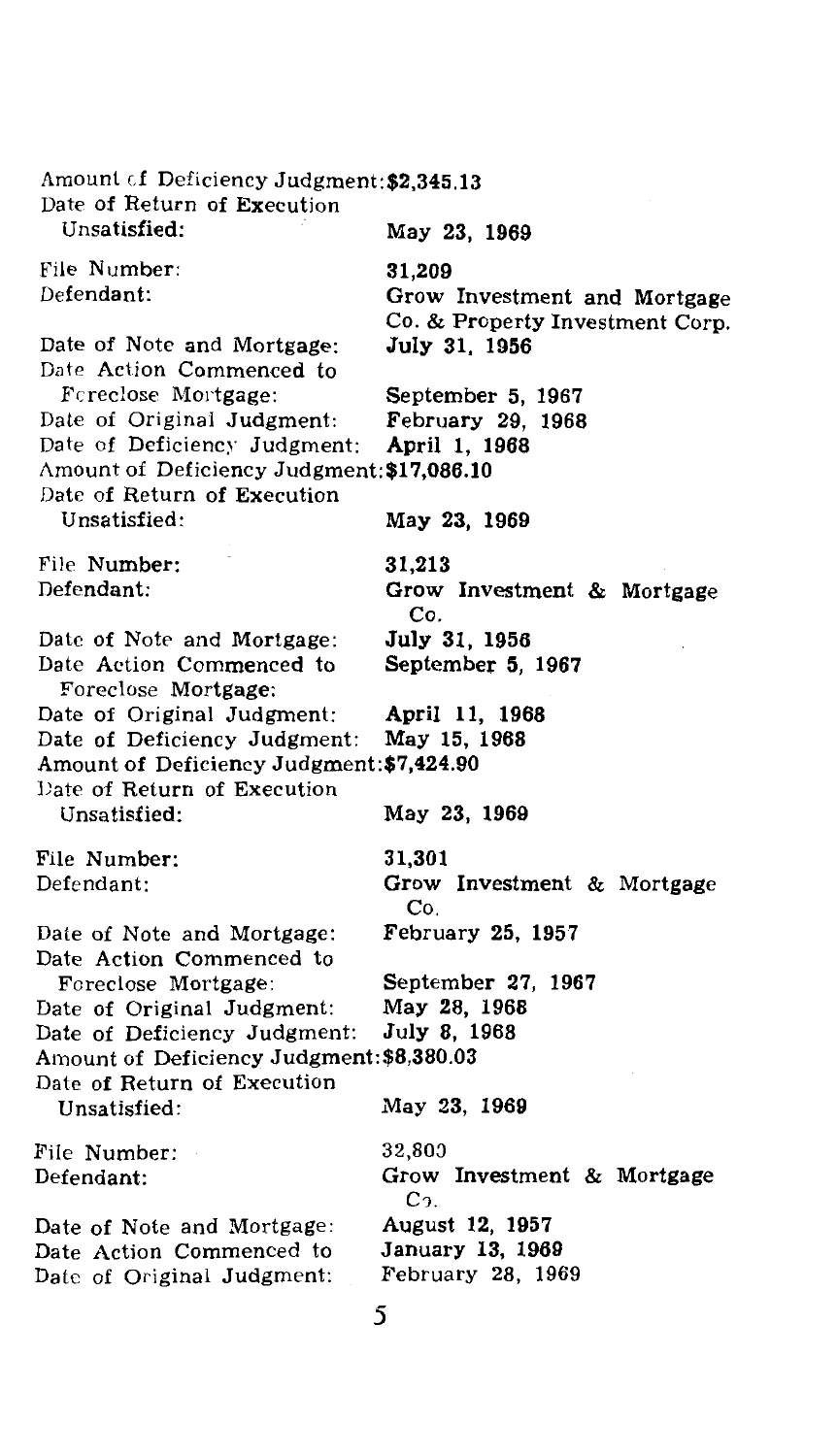File Number: 31,343<br>Defendant: Grow Defendant: Grow Investment & Mortgage  $Co.$  February 25, 1957 Date of Note and Mortgage: February 25, 19<br>Date Action Commenced to October 9, 1967 Date Action Commenced to Foreclose Mortgage: Date of Original Judgment: February 29, 1968<br>Date of Deficiency Judgment: April 1, 1968 Date of Deficiency Judgment: Amount of Deficiency Judgment:\$9,475.37 Date of Return of Execution<br>Unsatisfied: May 23, 1969 File Number: 31,226<br>Defendant: Grow Defendant: Grow Investment & Mortgage Co. Date of Note and Mortgage: February 25, 1957 Date Action Commenced to<br>Foreclose Mortgage: September 8, 1967<br>April 11, 1968 Date of Original Judgment: April 11, 1968<br>Date of Deficiency Judgment: May 15, 1968 Date of Deficiency Judgment: Amount of Deficiency Judgment:\$9,393.08 Date of Return of Execution May 23, 1969 File Number: 31,212<br>Defendant: Grow Grow Investment & Mortgage Co. Date of Note and Mortgage: May 18, 1956 Date Action Commenced to Foreclose Mortgage: September 5, 1967 Date of Original Judgment: Date of Deficiency Judgment: May 15, 1968 Amount cf Deficiency Judgment:\$9,039.60 Date of Return of Execution Unsatisfied: May 23, 1969 File Number: Defendant: Date of Note and Mortgage: Date Action Commenced to 31,264 Allied Properties, Inc. May 1, 1957 Foreclose Mortgage: September 19, 1967 Date of Original Judgment: June 4, 1968<br>Date of Deficiency Judgment: July 8, 1968 Date of Deficiency Judgment: Amount of Deficiency Judgment:\$6,549.49 Date of Return of Execution Unsatisfied: May 23, 1969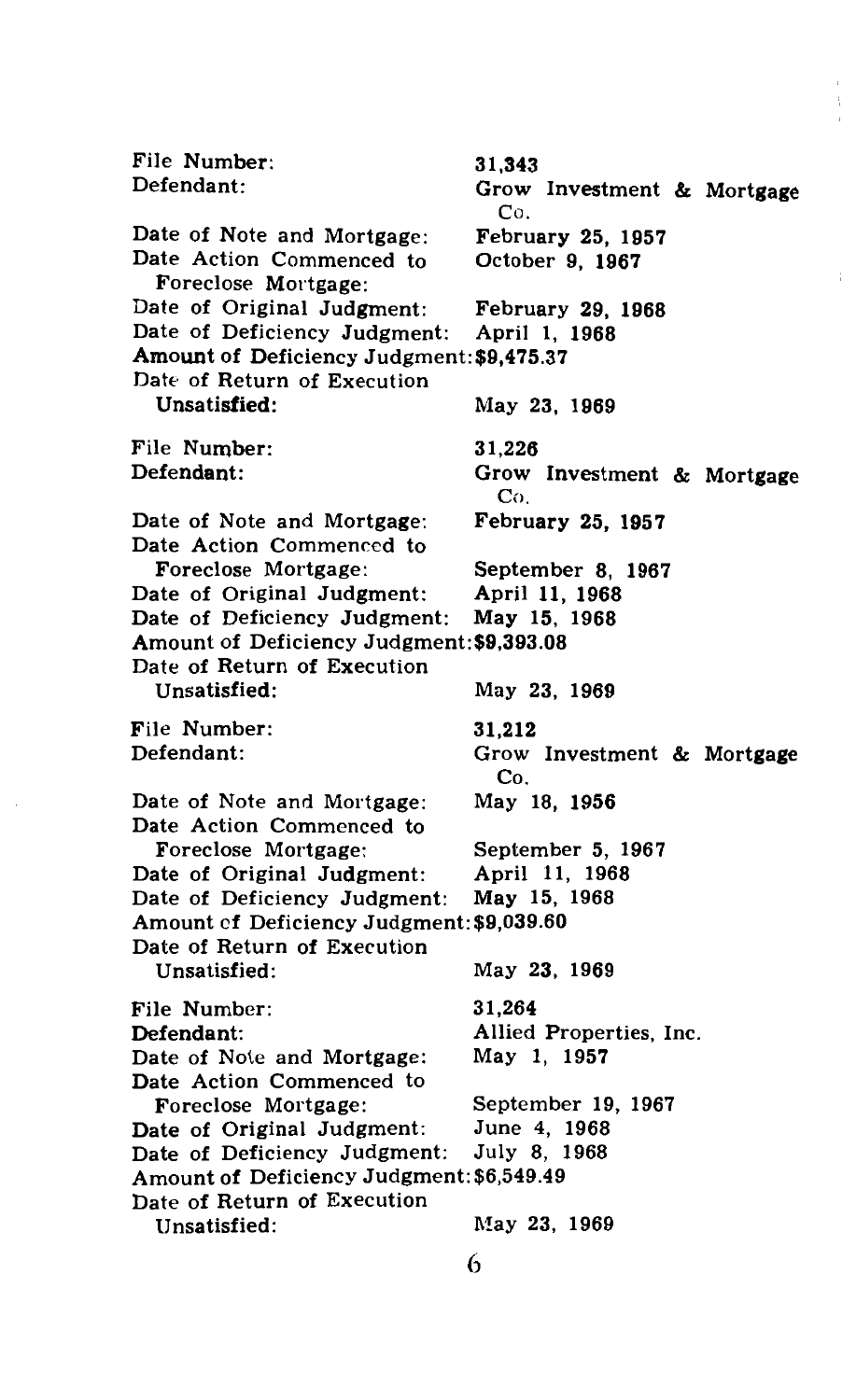| File Number:                               | 31,224                         |
|--------------------------------------------|--------------------------------|
| Defendants:                                | Allied<br>Properties, Inc., D. |
|                                            | Spencer Grow and Arta L. Grow  |
| Date of Note and Mortgage:                 | November 13, 1952              |
| Date Action Commenced to                   |                                |
| Foreclose Mortgage:                        | September 8, 1967              |
| Date of Original Judgment:                 | June 21, 1968                  |
| Date of Deficiency Judgment:               | July 19, 1968                  |
| Amount of Deficiency Judgment: \$5,439.29  |                                |
| Date of Return of Execution                |                                |
| Unsatisfied:                               | May 23, 1969                   |
|                                            |                                |
| File Number:                               | 31,284                         |
| Defendant:                                 | Allied Properties, Inc.        |
| Date of Note and Mortgage:                 | December 31, 1956              |
| Date Action Commenced to                   |                                |
| Foreclose Mortgage:                        | September 22, 1967             |
| Date of Original Judgment:                 | February 29, 1968              |
| Date of Deficiency Judgment:               | April 1, 1968                  |
| Amount of Deficiency Judgment: \$12,471.07 |                                |
| Date of Return of Execution                |                                |
| Unsatisfied:                               | May 23, 1969                   |
|                                            |                                |
| File Number:                               | 31,225                         |
| Defendant:                                 | Allied Properties, Inc.        |
| Date of Note and Mortgage:                 | December 30, 1956              |
| Date Action Commenced to                   |                                |
| Foreclose Mortgage:                        | September 8, 1967              |
| Date of Original Judgment:                 | February 29,<br>1968           |
| Date of Deficiency Judgment:               | May 1, 1968                    |
| Amount of Deficiency Judgment: \$19,879.16 |                                |
| Date of Return of Execution                |                                |
| Unsatisfied:                               | May 23, 1969                   |
|                                            |                                |

The record shows that D. Spencer Grow owned all of the type of stock necessary to control the operation of Ctah Savings and Loan Association. The transcript, page 86, reflects the following answers of David S. Grow, Jr. in response to questions put to him by Mr. Young: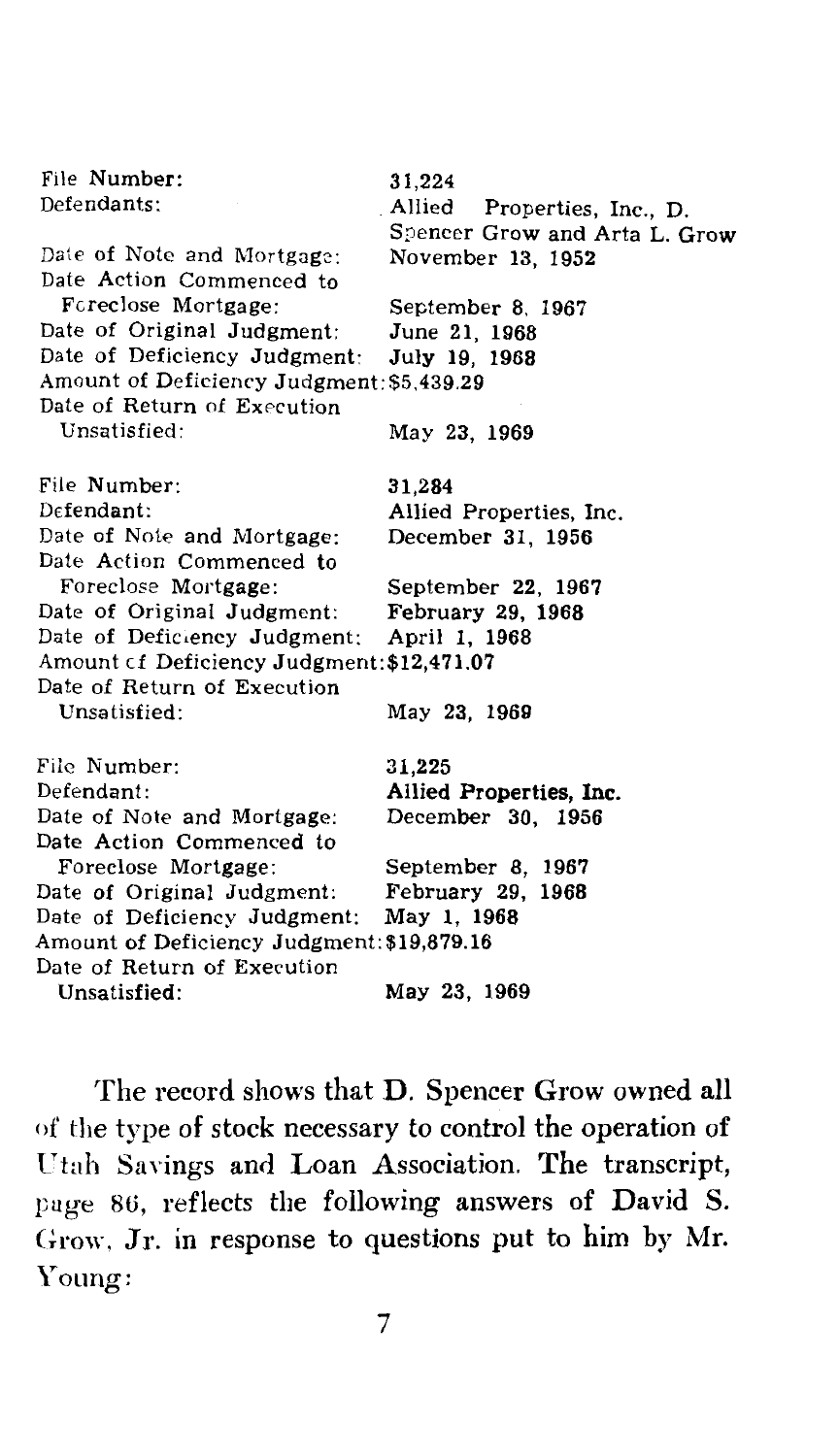Q. There is such a thing as permanent guaranteed capital stock; isn't that true?

A. That's true.

Q. And it was necessary to have one thousand shares of permanent guaranteed capital stock before a person could be an officer of Utah Savings and Loan Association, that's true, isn't it?

A. I believe that's correct.

Q. Your father and his companies owned all of the permanent guaranteed stock of Utah Savings and Loan Association, that's true too, isn't it? A. Except for qualifying shares, which officers from time to time hold.

Q. Yes, which your father would convey to them and take back from them when they ceased to be an officer?

A. Yes.

Each of the files in the civil action referred to above are in evidence. These files show that each note and mortgage was executed in behalf of the debtor corporation by D. Spencer Grow acting as president of each of the mortgage debtors and now judgment debtors. The defendant corporations and D. Spencer Grow knew that the loans of Utah Savings and Loan Association to the defendant corporations were undersecured in June of 1966. At page 121 of the transcript David S. Grow testified as follows :

> Q. And in 1965 and 1966, was there Board (Board of Directors of Utah Savings and Loan Association) consideration of the fact that your father was delinquent on his debts?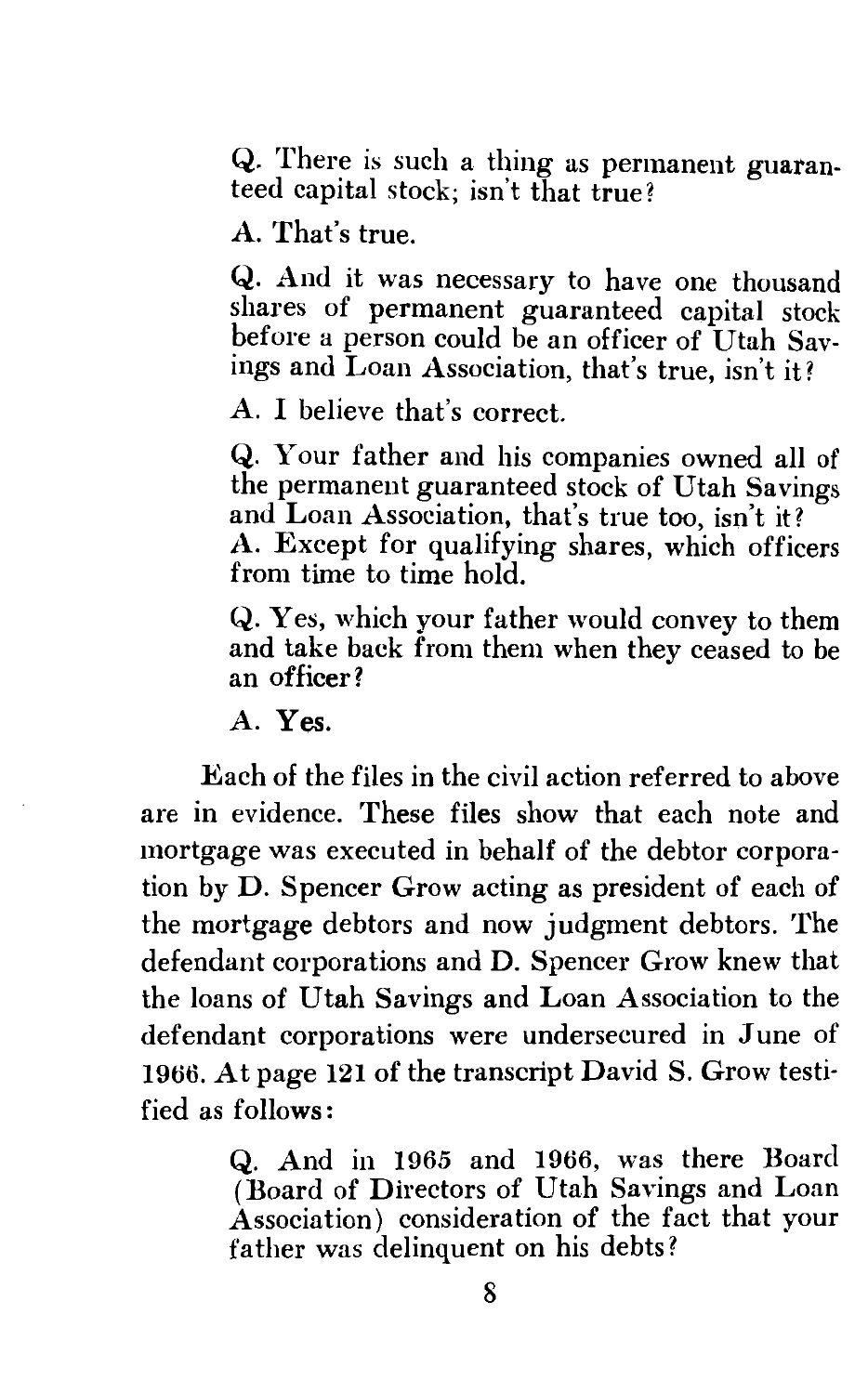A. Yes.

Q. Of the Corporation?

A. Yes.

Q. And that was almost a monthly affair with the Board of Directors to try to get your father's corporations to pay their bills, wasn't it?

A. I believe that's an exaggeration.

Q. But they were delinquent during most of the time? time?

A. There were some mortgages that were delinquent, there were many which were current.

The fears of the Bank Commissioner and the Board of Directors of Utah Savings and Loan Association, which fears were announced to D. Spencer Grow and the defendant corporations before June 30, 1966, were well founded. The obligations owed in 1966 by the defendant corporations described in the Civil Actions set forth in this memorandum were indeed undersecured. The moragages were foreclosed with resultant deficiencies.

The properties conveyed had substantial value. David Grow testified with respect to Exhibits I and 2, page 132 of the transcript, where the following appears:

> Q. Do you know what the value of the Oak Dale property was in 1967?

A. I would estimate it was worth \$8,000.00.

With respect to Exhibits  $6$  and  $7$ , his testimony was as follows: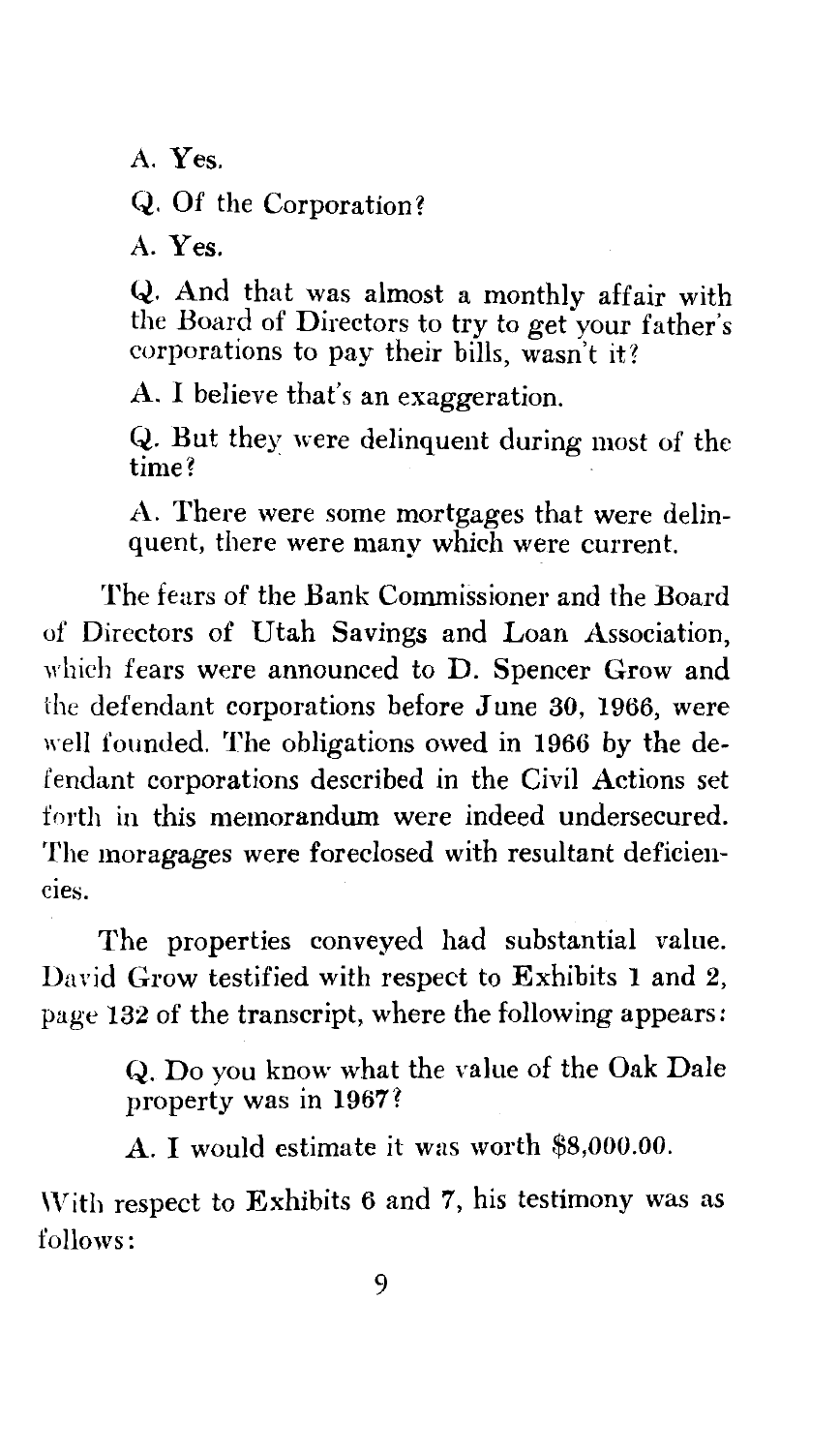Q. Aud the Kaleel property, Exhibits 6 and 7

A. I would say, 1966, \$2,500.00 an acre.

Q. And there are how many acres, do you know?

A. *I* believe just under 7.

Pages 13, 14, *15,* 16, 17, 18, and 19 of the transcript contain testimony and a stipulation as to the value of each of the properties in question. It was stipulated that the plaintiff's witness would testify that the following exhibits would have the following gross value:

> Exhibits I and 2: \$10,000.00 Exhibits 3 and IO: \$15,000.00 Exhibit 4: stricken Exhibit *5:* \$35,ooo.oo Exhibits 6 and 7: \$23,000.00 Exhibits 8: \$10,600.00 Exhibit 9: \$47,152.00

Plaintiff's claim against the individual defendants is based upon Section 25-1-16 UCA 1953 as amended. As evidence of plaintiff's unmatured claim, plaintiff introduced Exhibits II and 12. These exhibits consist of the complaint and an injunction filed in the District Court of Utah County in civil no. 32,027 against the personal defendants D. Spencer Grow and Arta L. Grow and the defendant corporations. That matter was transferred to the District Court of Salt Lake County where it is civil no. 181,123.

As part of the lower court's decision, the finding was made that the corporate defendants were the alter ego of the defendant D. Spencer Grow. Furthermore, at the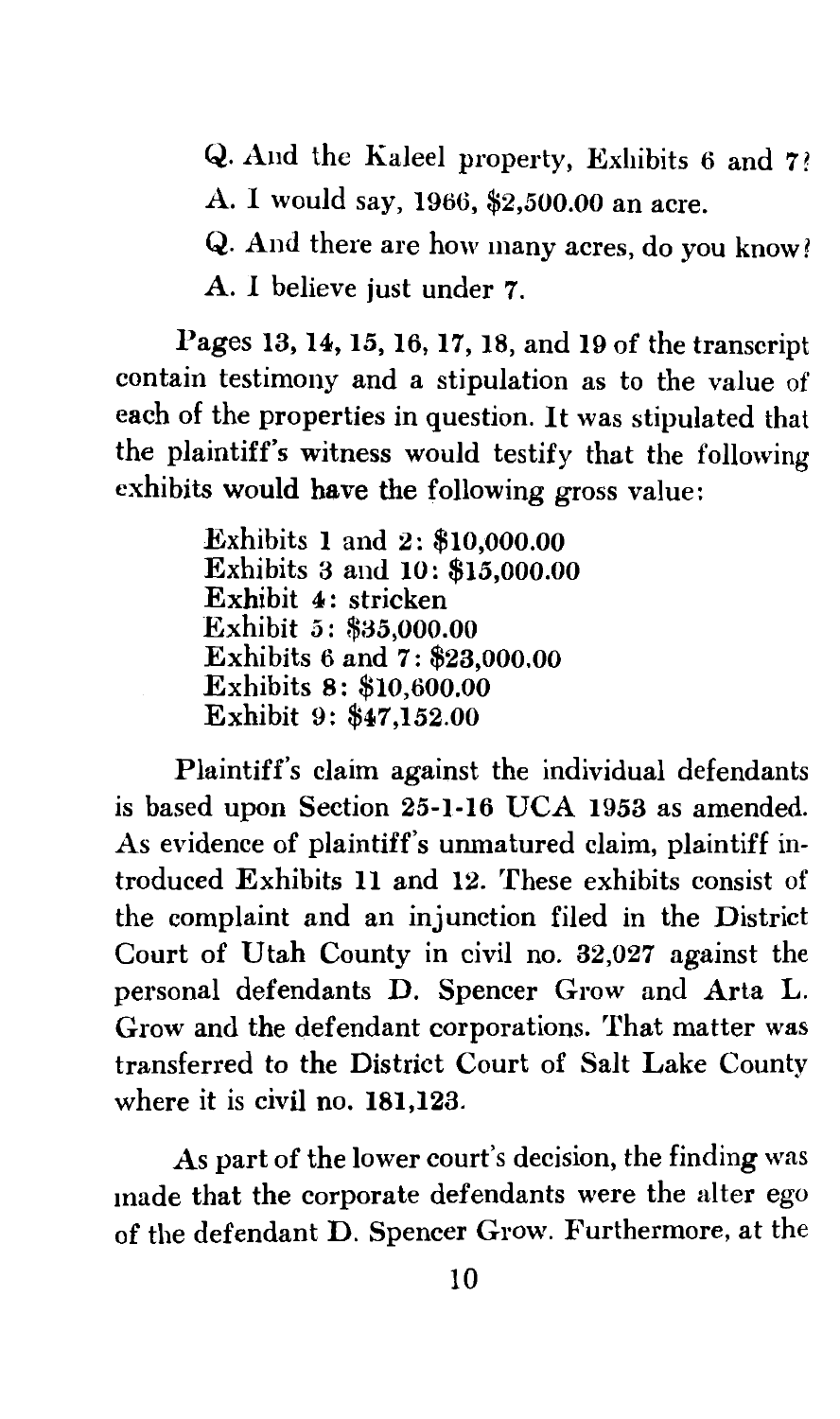time of the conveyances in question, the "grantors were<br>insolvent." Judge Rordmand, October 17, 1969. As part of the Findings of Fact and Conclusions of Law, the lower court held that, as to Section 7-7-5 UCA 1953 as amended, D. Spencer Grow and Arta L. Grow are individually liable for the deficiency judgments as set forth in the Findings of Fact.

## DISPOSITION IN THE LOWER COURT

 $\Lambda$  decision was rendered by the lower court granting the plaintiff relief as prayed for in the complaint. The court found, as recited in its decision, that

> the record recites that since January 22, 1947, the Grow family owned and controlled the permanent guarantee stock of Utah Savings and Loan and had the sole right to elect the managing officers of the Association. The record further discloses that the various corporations named as grantors in the Exhibits 2 through 10 were likewise controlled by the Grow family. As early as 1953 the Association made loans to some 16 corporations dominated by the Grow family, and by 1957 these loans totaled in excess of \$3,000,QOO. From this date on, the transactions covered a wide field involving millions of dollars. In many instances, the money was  $\frac{1}{2}$   $\frac{1}{2}$   $\frac{1}{2}$  one of many corporations controlled by the Grow family, but in each instance the Association provided the re quired money. The money thus used was, of course, provided by the men and women who sought a safe port for their investments.

The court went on to find that the conveyances made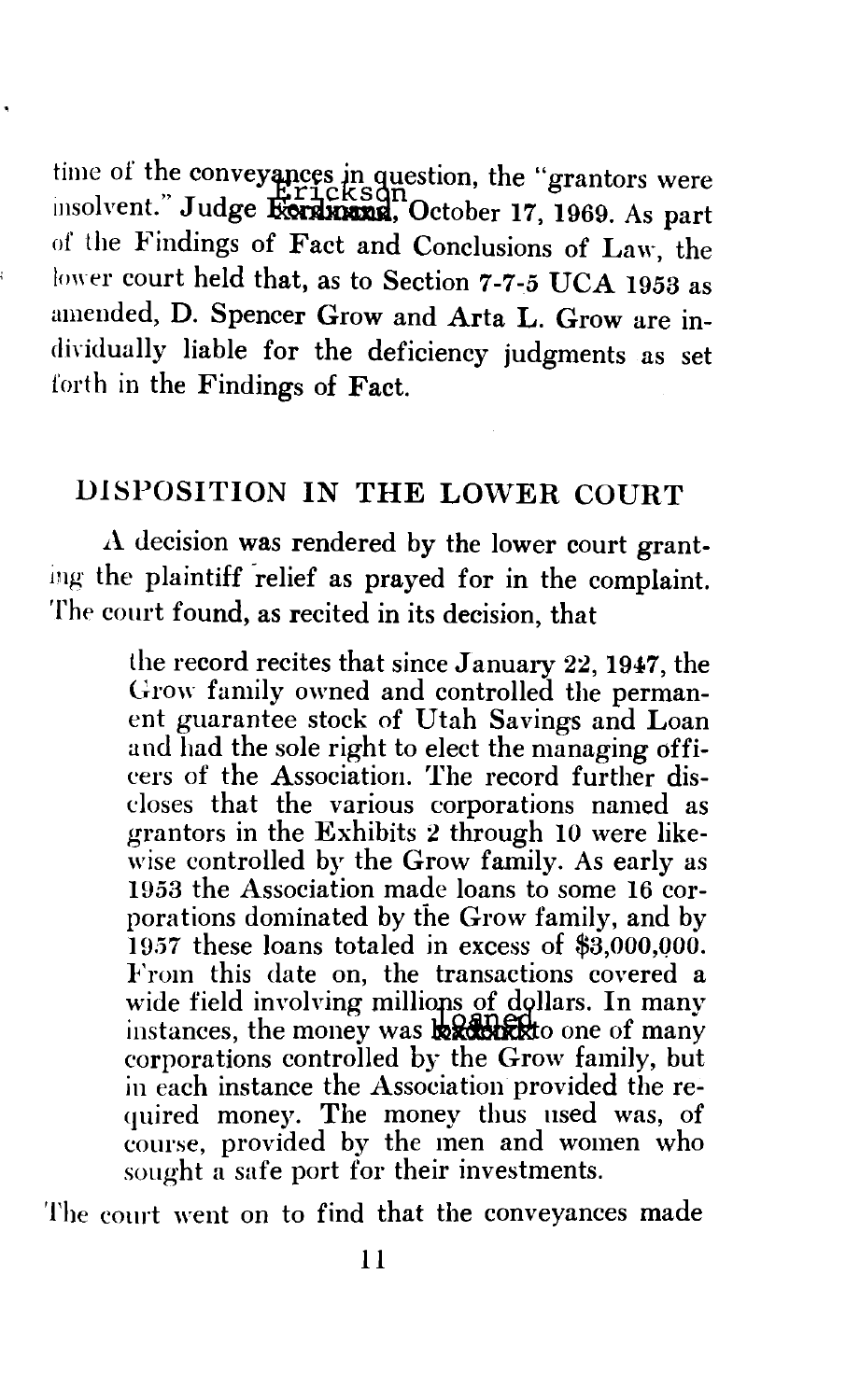were fraudulent as against the plaintiff. The court further found that there was no fair and valuable consideration given by the grantees to the grantors for the conveyance of the property. *A* further finding was made by the court stating that the grantors were insolvent at the time of the conveyances in question. Therefore, the court granted the relief as prayed for by the plaintiff and set aside the conveyances on the property in question.

#### RELIEF ON APPEAL

The respondent requests the Court to affirm the judgment of the lower court.

The following portion of the respondent's brief will deal with the issues which were set out in the appellant's brief in the order of their presentation.

#### ARGUMENT

### I. DEFENDANT'S MOTION FOR SUM-.MARY JUDGMENT WAS PROPERLY DE-NIED BY THE COURT.

With respect to the defendant's Motion for Summary Judgment, at transcript page 40, line 28, the court's attention is called to Rule *56* of the Utah Rules of Civil Procedure dealing with summary judgment and the requirements set forth in that rule. The record is devoid of any notice having been served on the plaintiff or of any other requirement of Rule *56* having been met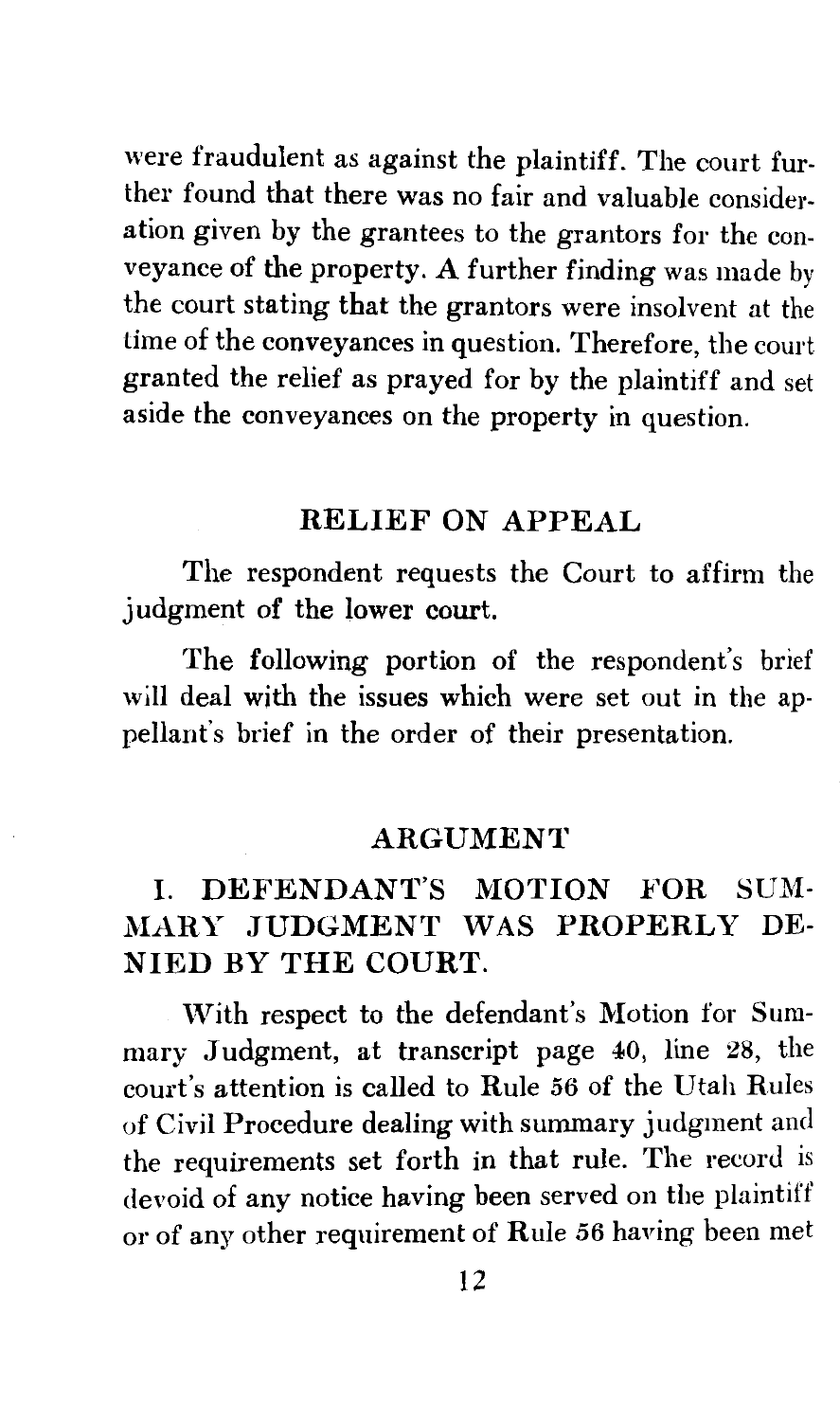by the defendants prior to the motion for such judgment. Consequently, the motion was not well taken and was properly denied by the Court.

A. Plaintiff offered evidence as well as stipulations *lo substantiate and support the allegations uf its complaint.* The defendants stated that no evidence was introduced, prior to resting of the defendants' case, which showed any relationship between the personal defendants and the corporate defendants.  $[I.A.(1)]$  The del'endants overlook the fact that in their answer in paragraph number I, they acknowledge that the defendant corporations were managed and controlled by D. Spencer Grow and Arta L. Grow. They further ignore the evidence adduced at trial that D. Spencer Grow and Arta L. Grow owned the controlling interest of those eorporations.

The defendants further state that the financial condition of the grantors at the time of the subject conveyances was not shown.  $[I.A.(2)]$  The record reflects numerous unsatisfied executions returned against the corporate defendants herein.

The defendants allege that no evidence was offered by the plaintiff showing the circumstances by which the properties in question were acquired by the defendants.  $[I.A. (3)]$  The record reflects numerous statements made by the witness David S. Grow, Jr. setting forth the fact. that monies were borrowed from Utah Savings and Loan Association by the defendant corporations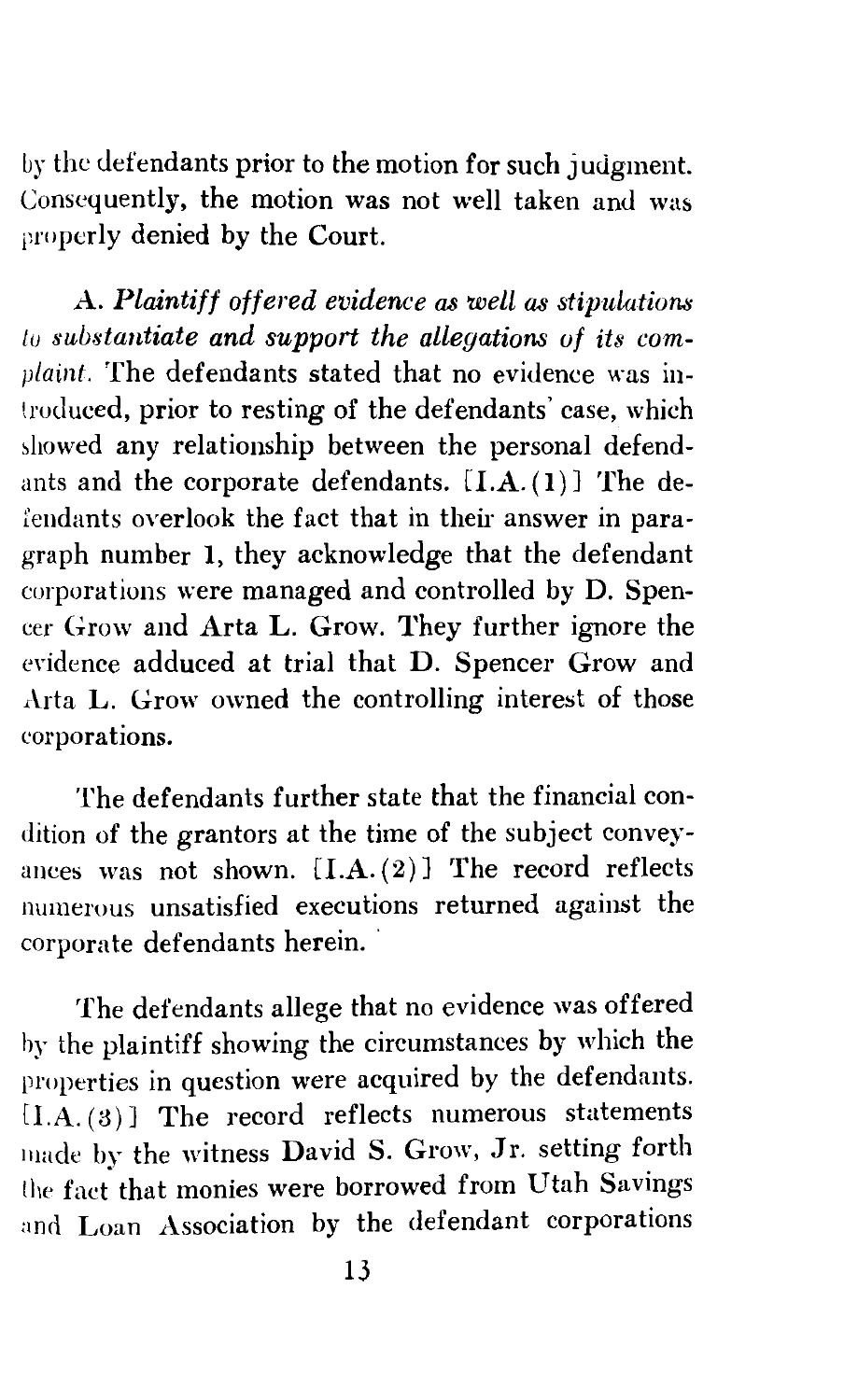with the approval of D. Spencer Grow, acting as the manager and controlling director of the Association.

The defendants contend that the conveyances were not voluntary, but were made in exchange for valuable consideration.  $[I.A. (4)]$  The record reeks with evidence and testimony pertaining to the lack of valuable consideration. With respect to Exhibit number 8, the Martinez home, no money and no property were conveyed by the defendant Steven Grow. See page *55,* transcript, line 21. The wisness David Grow testified concerning the Martinez property on page 59 of the transcript and there is no recital of any consideration having been paid by Steven to the grantor. \Vith respect to Exhibit *5,* it is admitted that no consideration was paid. It appears at page *65* of the transcript where Mr. Poelman questioned David Grow with the following question and answer:

> Question: Do I understand there was no consideration paid by Steven for this transfer, it was transferred only to him for development?

Answer: Yes.

It was further admitted by the witness David S. Grow, Jr. at pp. 71-72 of the transcript that plaintiff's exhibits I, 2, 6 and 7 were gifts by D. Spencer Grow and Arta L. Grow to Steven Grow.

The defendants represent to the court that no evidence was offered by the plaintiff in support of the allegations that actual fraudulent intent was involved or that Steven L. Grow had knowledge with respect to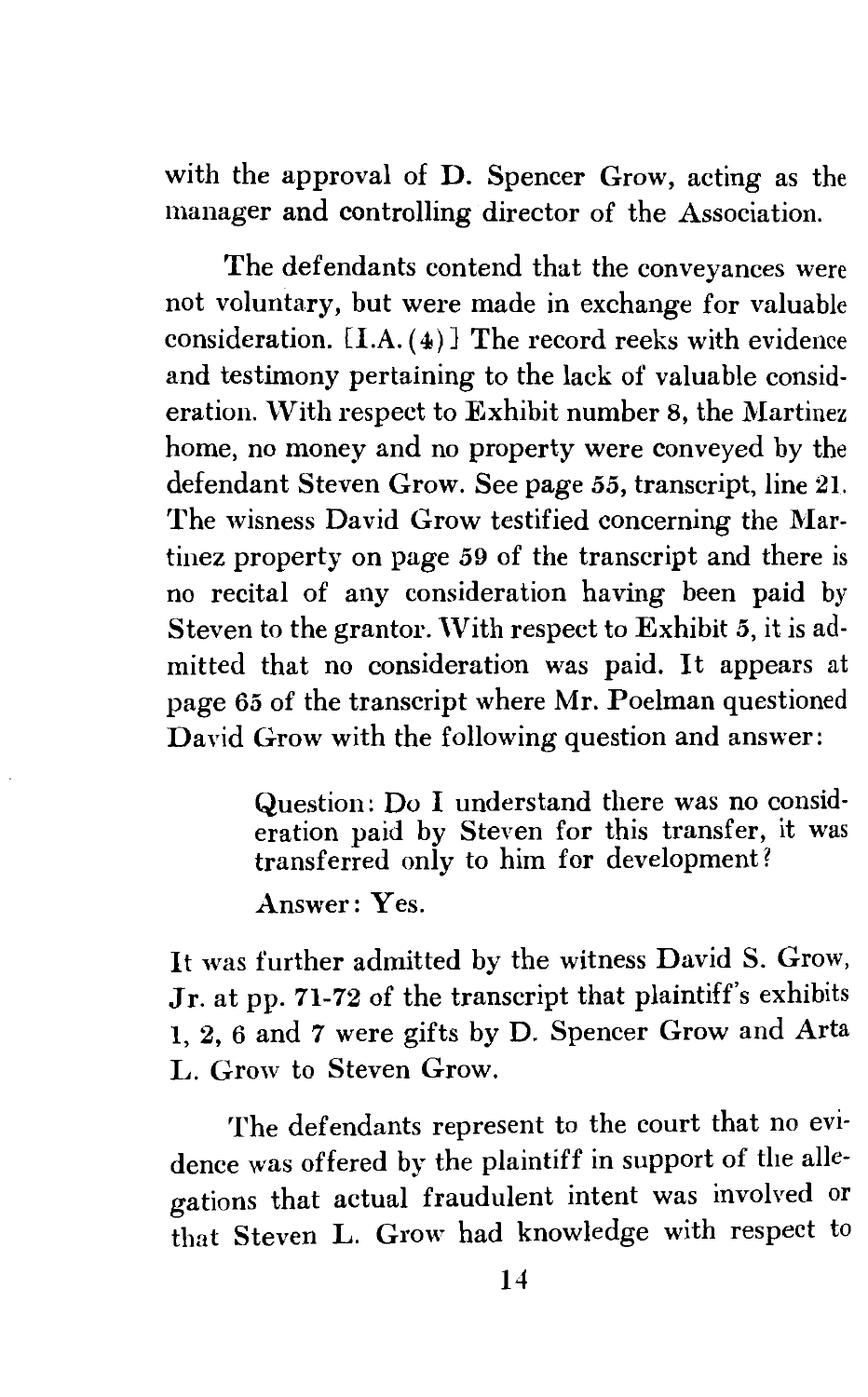matters covered by this action.  $[I.A.(5)]$  The record shows that Steven Grow was indebted to Western Land Corporation in 1966 in the amount of \$220.00; to Town and Country Real Estate Company in the amount of \*90.00; to First Fidelity Thrift and Loan in the amount of \$500.00; and to Grow Investment and Mortgage Company in the amount of \$1,322.00. Furthermore it appears at page 156 of the transcript that Steven L. Grow, in response to questions from Mr. Young, stated the following:

> Question: 1966. Did you know at that time that all of these mortgages were delinquent that were owed by your father's corporation?

> Answer: Mr. Young, I had an understanding. I think I realized that there were delinquencies on the part of some companies to Utah Savings and Loan Association.

On page 155 of the transcript, line 18, Mr. Young questioned Steven L. Grow with the following questions and answers:

> Answer: I paid \$2,300.00 cash to Utah Savings and Loan Association to bring that mortgage current. I paid \$730.00 to the County Recorder to bring taxes current. I also paid an assessment for sewer to Provo City in a certain amount.

Question: Where did you get the \$2,300.00?

*J\* nswer: Just from my personal funds.

Question: How did that money find its way into your personal funds?

Answer: This is money which I borrowed.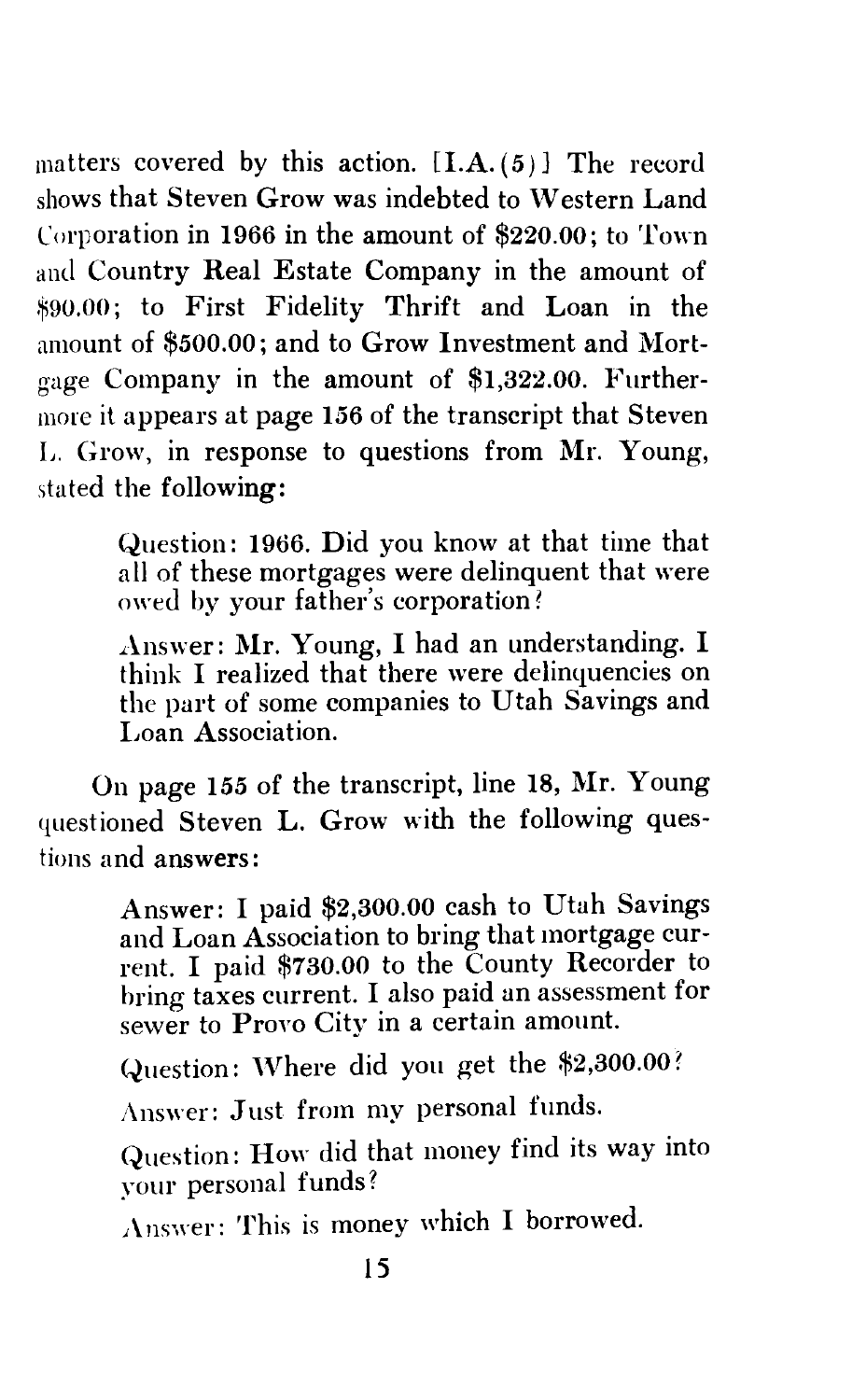Question: From?

Answer: I borrowed this from Valley National Builders.

Question: Valley National Builders? Do you know if that corporation is indebted to Utah Savings and Loan?

#### Answer: Yes?

Question: Indebted in approximately \$600,000.00 to Utah Savings and Loan?

Answer: I believe that's right.

B. UNDER THE UNIFORM FRAUDULENT CONVEYANCE ACT, SECTION 25-1-16, UCA 1953 AS AMENDED, A REMEDY IS PROVID-ED WHEREBY A CREDITOR WITH AN UN-MATURED CLAIM CAN SEEK TO SET ASIDE *A* CONVEYANCE WHICH IS FRAUD-ULENT AS AGAINST HIM.

The Uniform Fraudulent Conveyance Act is ap· plicable to all defendants, corporate or individual. Un· der our statute and in most jurisdictions where such cases have been heard, the right is afforded a tort claimant whose claim has not matured to judgment to attack conveyances as being fraudulent. 73 A.L.R.2d 7 49. Ref· erence is made to the State of Arizona and its highest court's ruling under the fraudulent conveyance statute wherein the court in *Babcock vs. Tam,* 156 F.2d 116, in recognizing the statute referred to above, held that a tort claimant may attack a conveyance in fraud of creditors prior to the entry of judgment since such right is grant-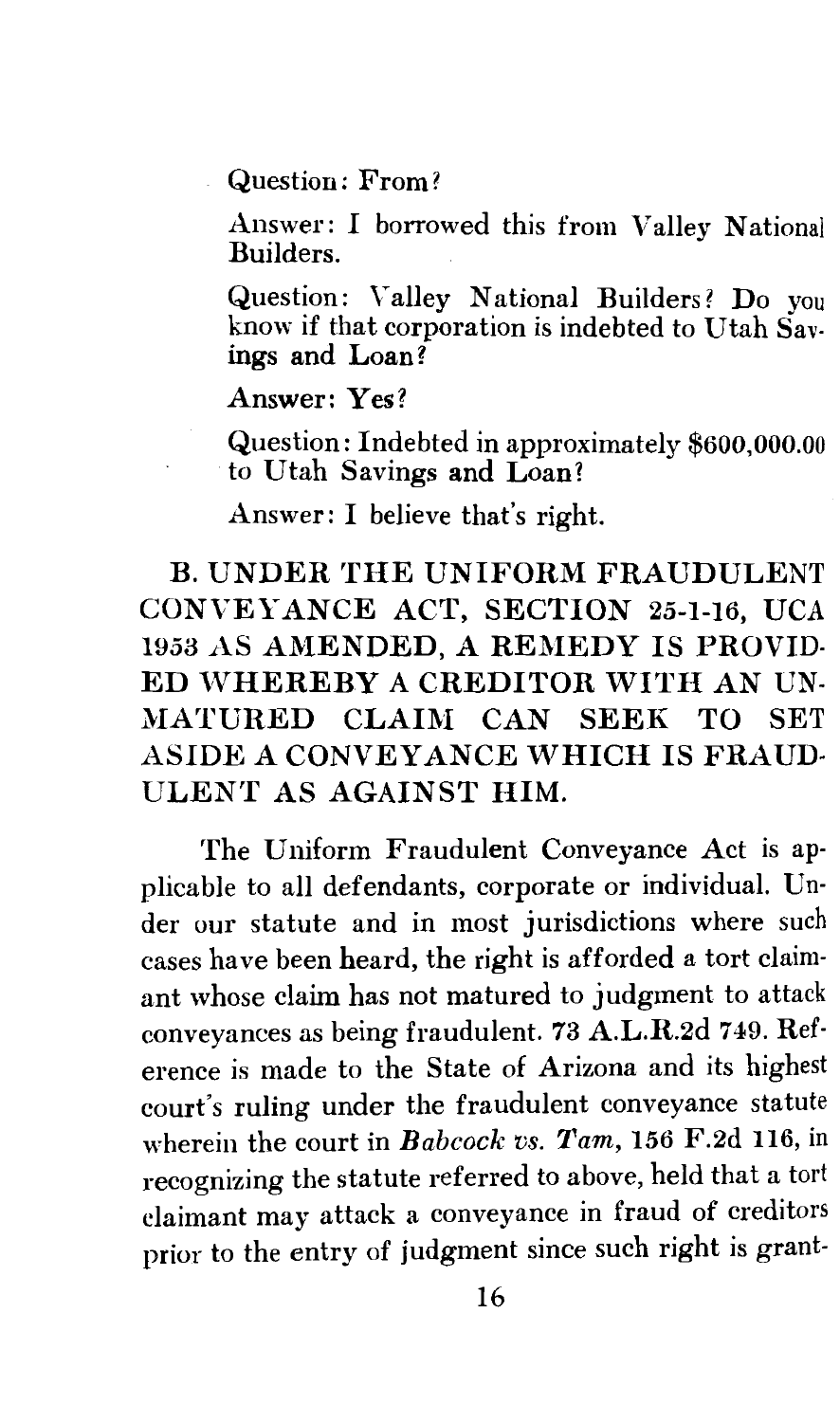ed him by the statute against fraudulent conveyances. One having a claim in tort is a creditor from the moment the claim arises and has a right to attack a fraudulent conveyance prior to judgment. The appellants contend that the plaintiff is required to prove actual intent to defraud before the fraudulent conveyance statute is applicable. Section 25-1-4, UCA 1953 as amended deals with conveyances by insolvents. That statute states that every obligation incurred by a person who is insolvent or who may be rendered insolvent by the conveyance is fraudulent without regard to the actual intent on the part of the individual, if the conveyance is made without a fair consideration. The record is clear, as will be shown, that fair consideration was not received nor was one paid for the conveyance of the properties in question. Plaintiff can thereby rely on a shift of the burden of proof by way of presumption of fraud from the circumstances surrounding the conveyance of the properties.

The court's attention is drawn to the fact that every obligation incurred by the corporate defendants predated the conveyances in question even though the judgments referred to in the transcript postdated the conveyances. The appellants contend that there is no evidence relating to the assets or liabilities of the individual grantors at the time of the conveyances. The question then becomes whether D. Spencer Grow and Arta L. Grow were insolvent on March 11 and March 20, 1967.

It is plaintiff's view that plaintiff is entitled to the presumption, and in this case it is a presumption, that an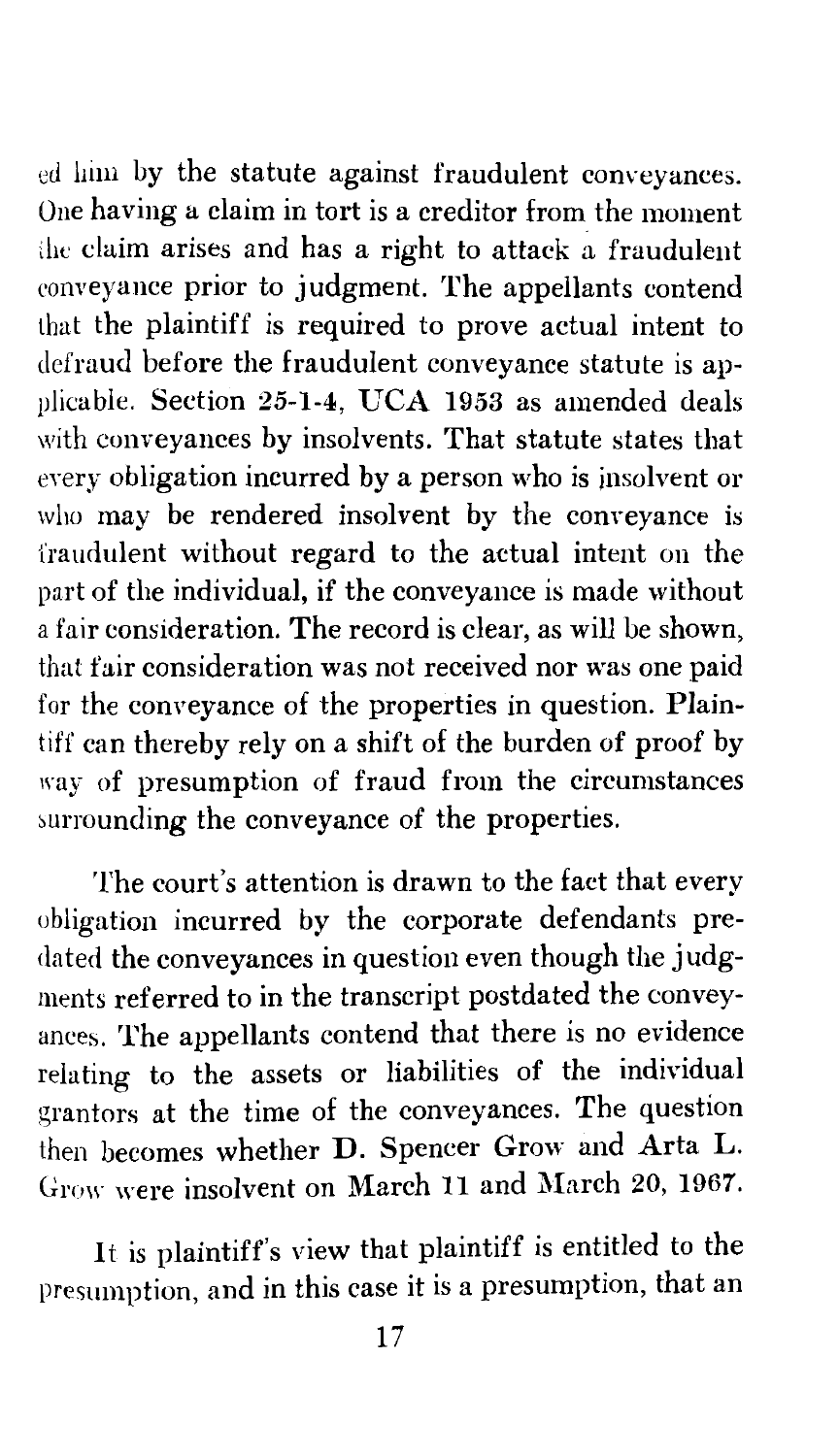obligor will pay a lawfully obligated debt if such payment is within his power. Generally the presumption is, in the absence of any showing to the contrary, that a debt lawfully due and not paid is not paid because of the inability of the debtor to pay the debt.

The appellants attempt to distinguish *Enright vs. Grant,* 4 Utah 334, 15 P. 268 (1887) and *Ogden State Bank v. Baker,* 12 Utah 13, 40 P. 765 ( 1895) on the basis that a return of execution *nulla bona* may show evidenc of insolvency of a debtor subsequent to the return, but no inference or evidence of the insolvency prior to the unsatisfied return. Also, the appellants state that the two cases require that the plaintiff prove that the defendants had no other properties belonging to them which could be used to satisfy the deficiency judgments.

The appellants argue that the defendants were prevented from paying the deficiency judgments by civil no. 181,123 in the District Court of Salt Lake County. Furthermore, the plaintiff is forbidden to invoke the doctrine of executions returned *nulla bona* because he has knowledge of the fact that the defendants have other properties which can be used to satisfy the outstanding judgments. The trouble with this argument is that every deficiency judgment against the defendants was entered prior to the issuance of the preliminary injunction in the Salt Lake County case. Those deficiency judgments comprise part of the evidence upon which the preliminary injunction was based in civil case no. 30,027. The argument of appellant's counsel and of appellants that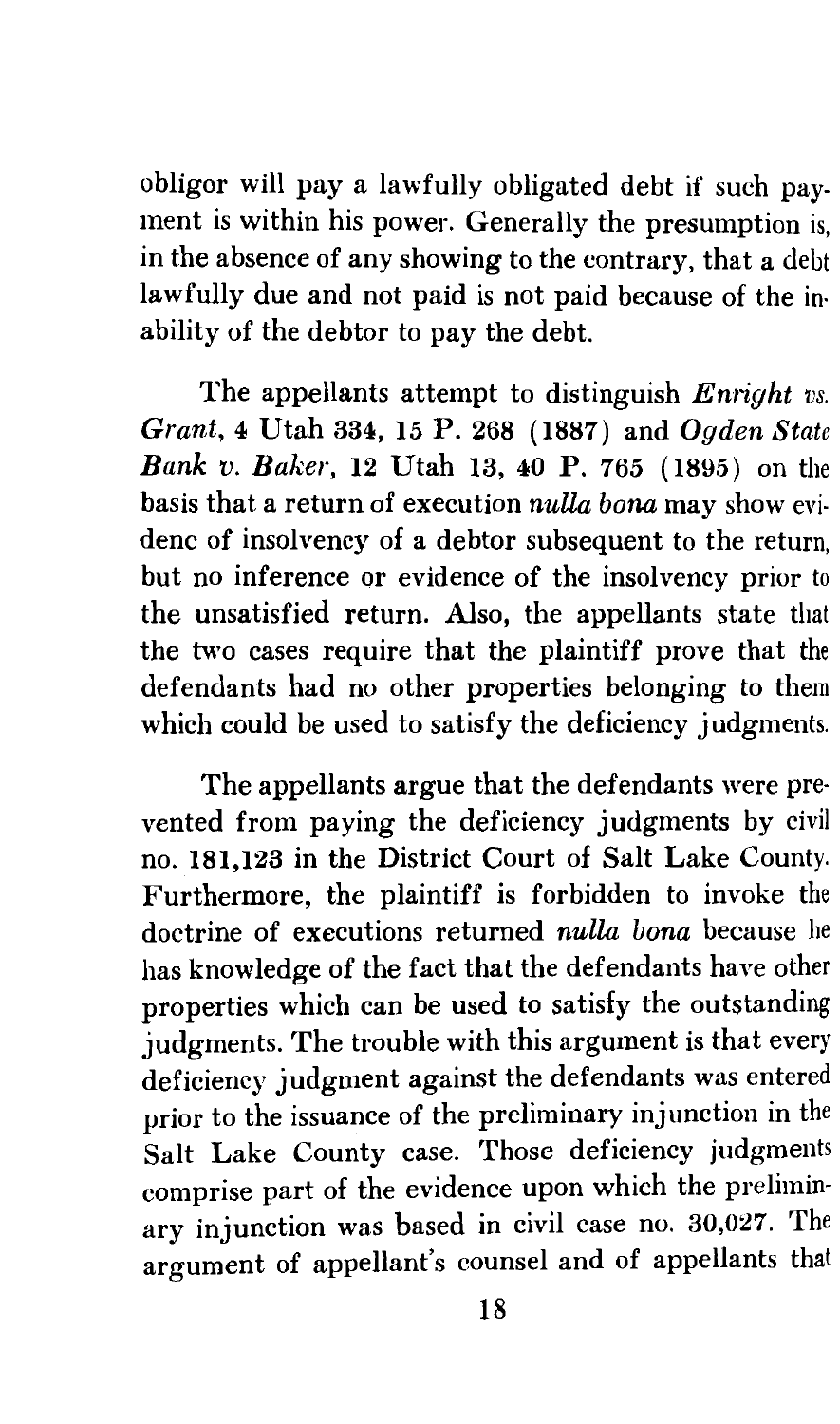the appellants were prevented from satisfying these judgments by the existence of the preliminary injunction must be regarded as facetious and not made in good faith.

There is not one action involving a deficiency judgment referred to by the appellants which was not filed months before May 17, 1968, the date of the filing of the Lis Pendens in civil action no. 32,027.

The existence of the judgments against the grator corporations and the existence of the claims against the grantor individuals certainly justify the setting aside of the conveyances and the reestablishment of the title in the names of the grantors so as to make the property subject to the lawful claims of the grantors' creditors.

Times have not changed the felling of the courts in dealing with conveyances between members of families, for the Supreme Court of this state still abides by the common law rule that transactions between near relatives are subject to rigid scrutiny when under attack by creditors of the grantor. *Givan vs. Lmnbeth,* 10 U.2d :!87, 351 P.2d 959 (1960); *Lund vs. Howell,* 92 Utah 23:!, (i7 P.2d 215; *Pa.xton vs. Paxton,* 80 Utah 540, 15 P.2d 1051.

In *Ned J. Bowman Co. vs. White,* 13 U.2d 173, 369 P.2d 1962, the Utah court again made reference to the general rule of subjecting conveyances between close relatives to rigid scrutiny and went on to state that the facts surrounding each transaction determine whether it is a fraudulent conveyance.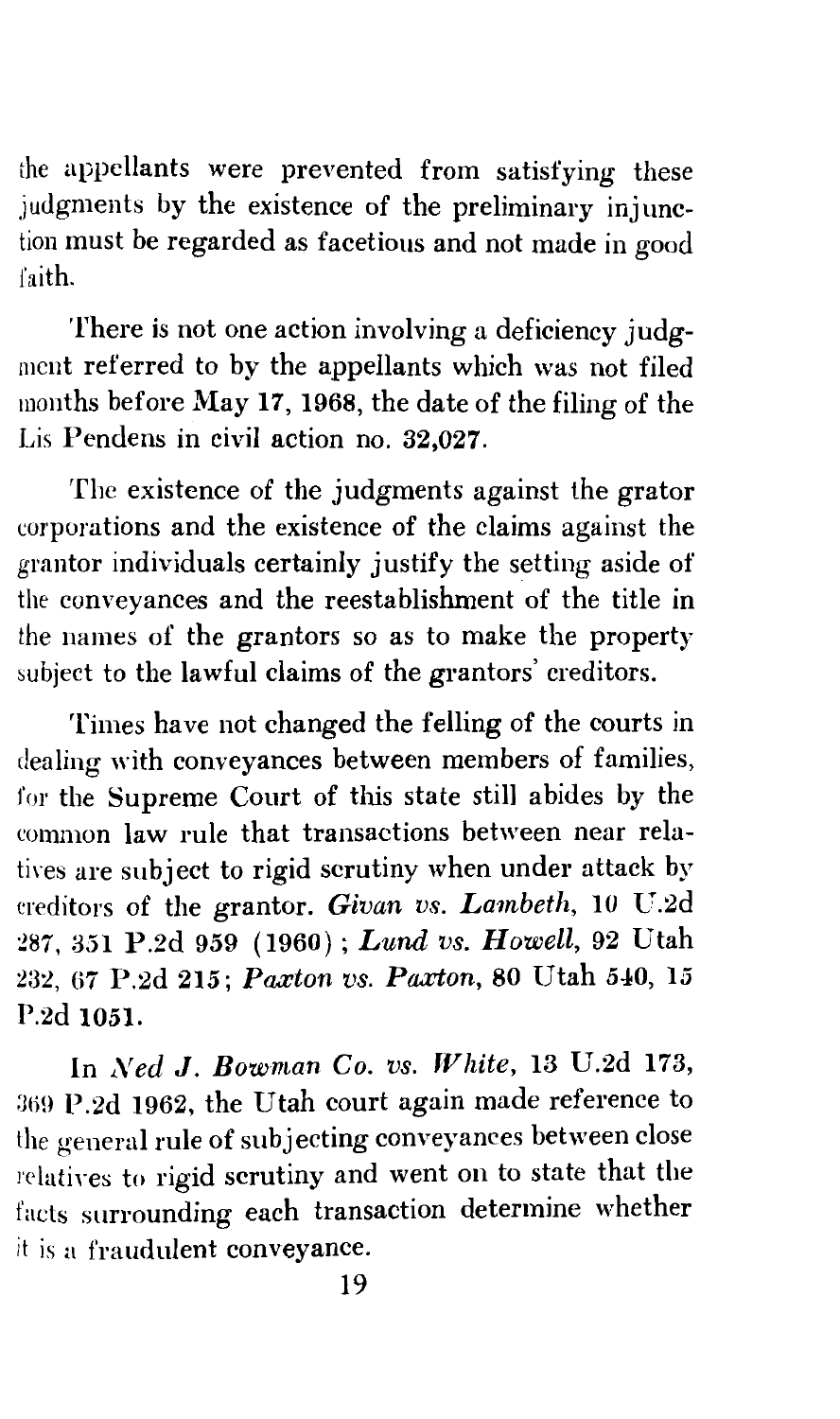The relationship which existed between Steven L. Grow and the defendants D. Spencer Grow and Arta L. Grow and the defendant corporations created a con· dition of suspicion respecting the conveyances involved. These circumstances, coupled with the prior information as to the grantors' heavy indebtedness and obligations, is sufficient to hold that the conveyances involved herein were fraudulent. Furthermore, the respondent contended in the lower court and the court found that the obli· gations of the defendant corporations were in law the obligations of D. Spencer Grow. The lower court found that the corporate defendants were the alter ego of the defendant D. Spencer Grow. The record in this case clearly shows that D. Spencer Grow and the coporations controlled by him owned all of the permanent guarantee stock in the Utah Savings and Loan Association. The record also shows that ownership of permanent guaran· tee stock in the amount of 1,000 shares is necessary in order to become an officer of Utah Savings and Loan Association. The record is very clear that each and every evidence of indebtedness executed by the various corpo· rations to Utah Savings and Loan Association were exe· cuted by D. Spencer Grow and Arta L. Grow. Thus, the owner of all of the stock necessary to be an officer of Utah Savings and Loan Association was the same per· son who was the president and controlling and managing agent of all the corporate defendants.

The obligations of the defaulting debtor corporations being, in law, the obligations of D. Spencer Grow, and being unpaid, certainly evidence the fact that the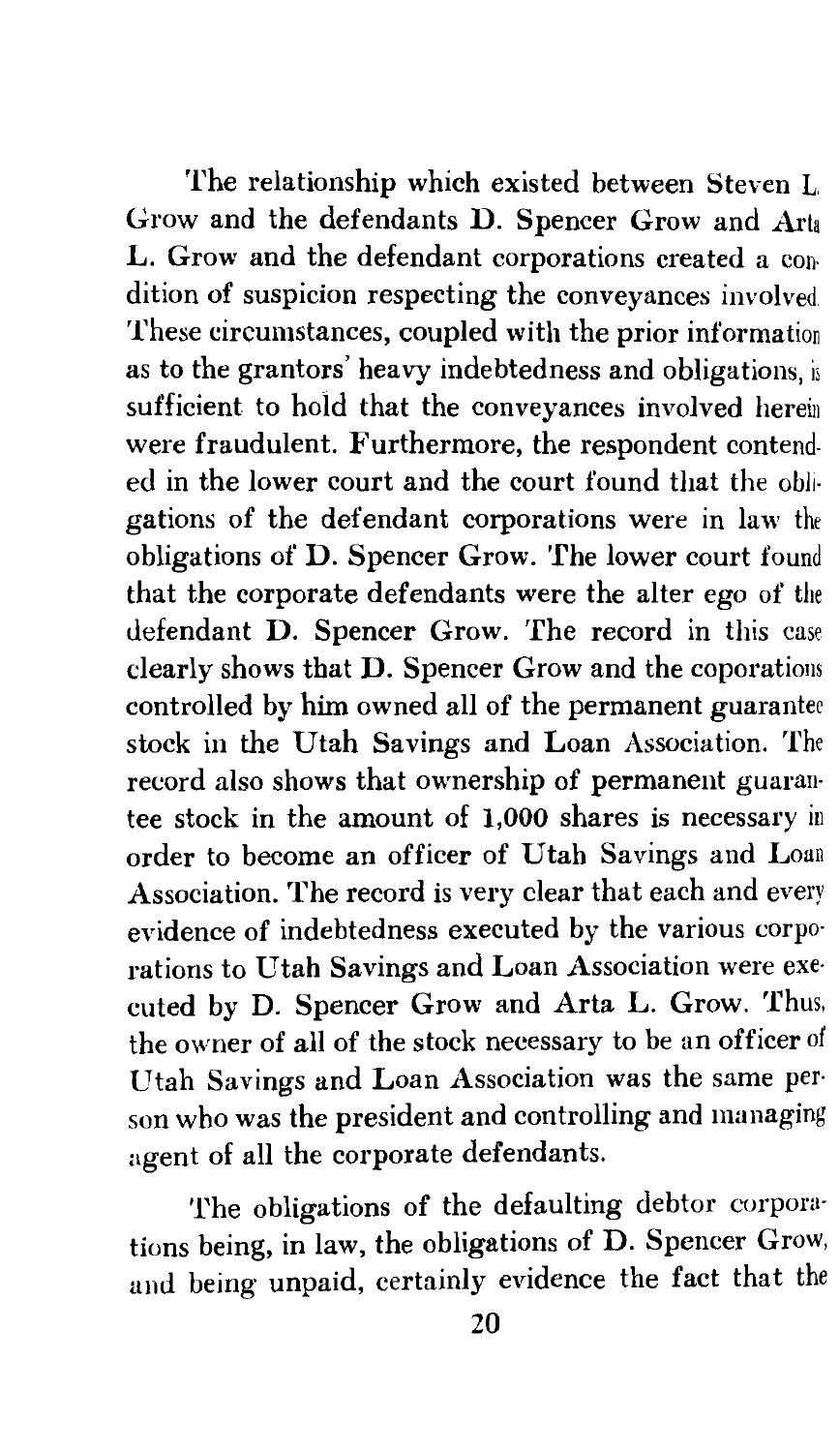lcfendants cannot pay their debts and are therefore in- .olvent.

11. ln *Neal vs. Clark,* 251 P.2d 903, goo (Ariz.  $(952)$ , the Arizona court made reference to fair and valiable consideration in dealing with a fraudulent con- :eyance case. The court stated that a fair and valuable consideration cannot be determined by a comparison of he things sold or the price received by the grantor. Rather, all circumstances are to be considered in arrivng at a "reasonable and fair proportion between the one md the other." Therefore, the mere presence of a consid eration clause in a deed is not evidence that the deed was founded on fair and valuable consideration or any conideration at all, and a deed made for a nominal con-;ideration is nothing more than a voluntary conveyance 1i·ithout consideration. *Ogden State Bank vs. Baker,* 12 Utah 13, 40 P. 765 (1895).

#### **CONCLUSION**

Unquestionably the record shows that the corporate lefendants were insolvent. Equally certain is the fact hat no fair consideration was received by the grantors.

The record fully justifies the court in holding D. Spencer Grow and Arta L. Grow personally liable for he judgments of the defendant corporations. Clearly